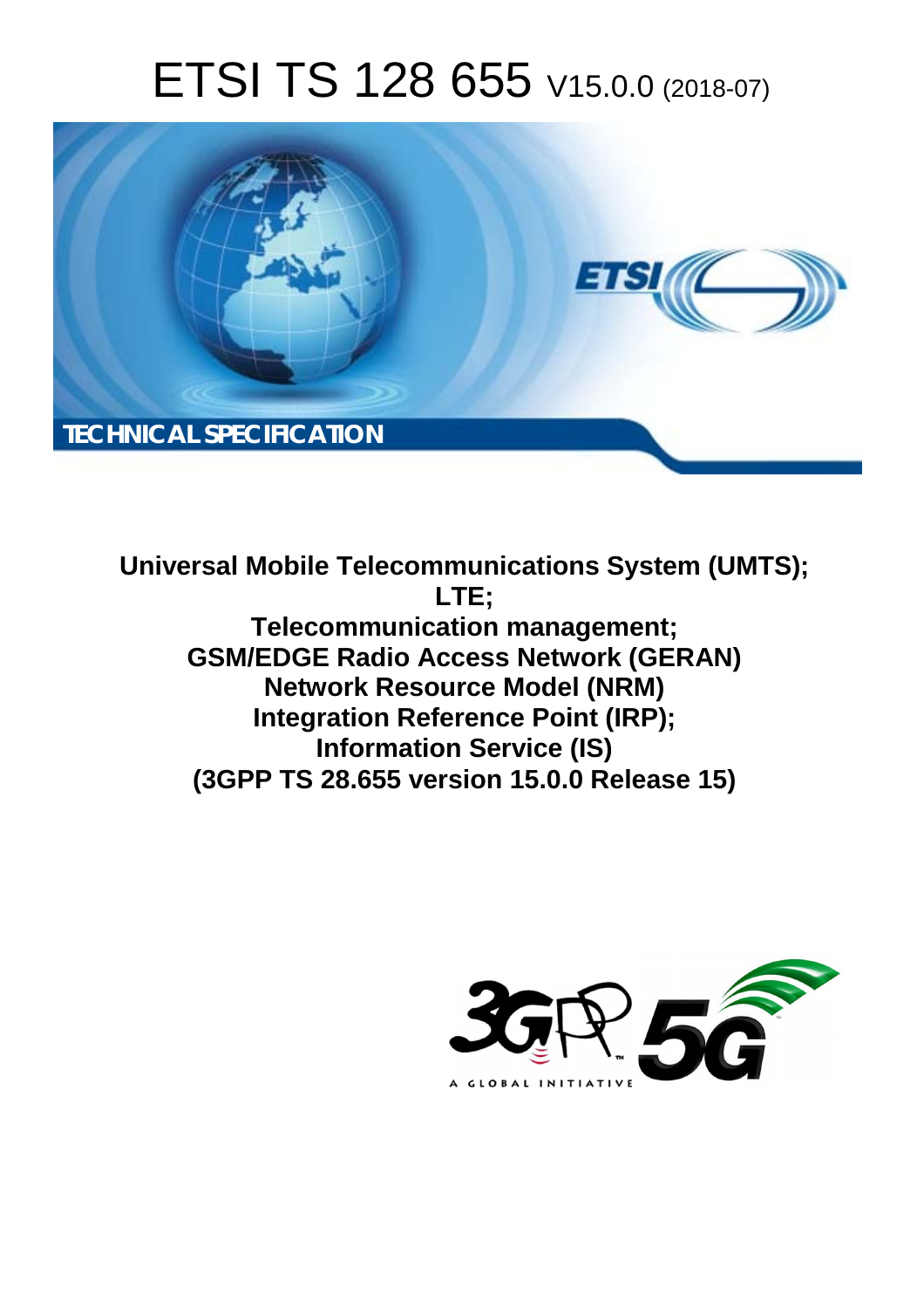Reference RTS/TSGS-0528655vf00

> Keywords LTE,UMTS

#### *ETSI*

#### 650 Route des Lucioles F-06921 Sophia Antipolis Cedex - FRANCE

Tel.: +33 4 92 94 42 00 Fax: +33 4 93 65 47 16

Siret N° 348 623 562 00017 - NAF 742 C Association à but non lucratif enregistrée à la Sous-Préfecture de Grasse (06) N° 7803/88

#### *Important notice*

The present document can be downloaded from: <http://www.etsi.org/standards-search>

The present document may be made available in electronic versions and/or in print. The content of any electronic and/or print versions of the present document shall not be modified without the prior written authorization of ETSI. In case of any existing or perceived difference in contents between such versions and/or in print, the only prevailing document is the print of the Portable Document Format (PDF) version kept on a specific network drive within ETSI Secretariat.

Users of the present document should be aware that the document may be subject to revision or change of status. Information on the current status of this and other ETSI documents is available at <https://portal.etsi.org/TB/ETSIDeliverableStatus.aspx>

If you find errors in the present document, please send your comment to one of the following services: <https://portal.etsi.org/People/CommiteeSupportStaff.aspx>

#### *Copyright Notification*

No part may be reproduced or utilized in any form or by any means, electronic or mechanical, including photocopying and microfilm except as authorized by written permission of ETSI. The content of the PDF version shall not be modified without the written authorization of ETSI. The copyright and the foregoing restriction extend to reproduction in all media.

> © ETSI 2018. All rights reserved.

**DECT**TM, **PLUGTESTS**TM, **UMTS**TM and the ETSI logo are trademarks of ETSI registered for the benefit of its Members. **3GPP**TM and **LTE**TM are trademarks of ETSI registered for the benefit of its Members and of the 3GPP Organizational Partners. **oneM2M** logo is protected for the benefit of its Members.

**GSM**® and the GSM logo are trademarks registered and owned by the GSM Association.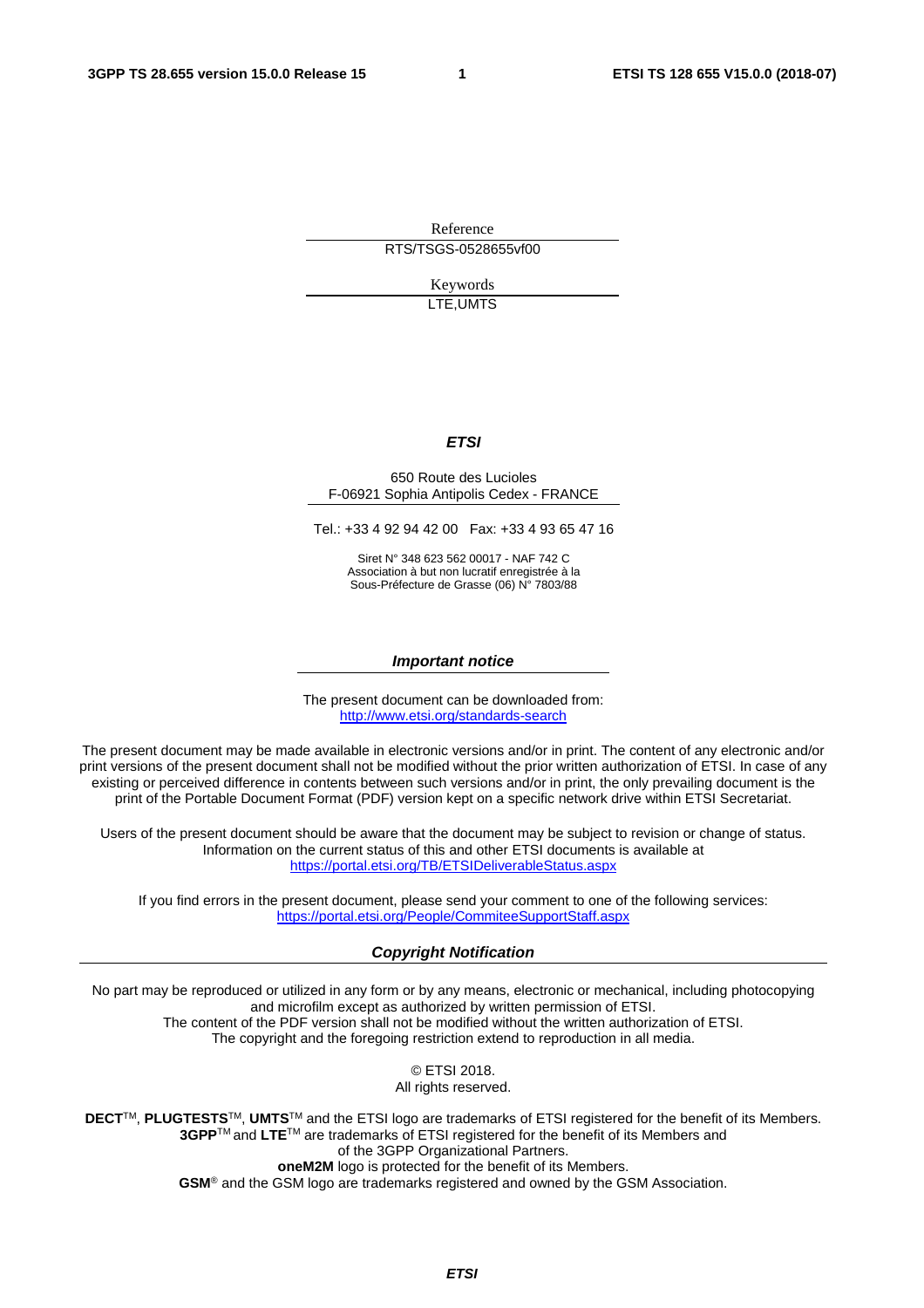### Intellectual Property Rights

#### Essential patents

IPRs essential or potentially essential to normative deliverables may have been declared to ETSI. The information pertaining to these essential IPRs, if any, is publicly available for **ETSI members and non-members**, and can be found in ETSI SR 000 314: *"Intellectual Property Rights (IPRs); Essential, or potentially Essential, IPRs notified to ETSI in respect of ETSI standards"*, which is available from the ETSI Secretariat. Latest updates are available on the ETSI Web server ([https://ipr.etsi.org/\)](https://ipr.etsi.org/).

Pursuant to the ETSI IPR Policy, no investigation, including IPR searches, has been carried out by ETSI. No guarantee can be given as to the existence of other IPRs not referenced in ETSI SR 000 314 (or the updates on the ETSI Web server) which are, or may be, or may become, essential to the present document.

#### **Trademarks**

The present document may include trademarks and/or tradenames which are asserted and/or registered by their owners. ETSI claims no ownership of these except for any which are indicated as being the property of ETSI, and conveys no right to use or reproduce any trademark and/or tradename. Mention of those trademarks in the present document does not constitute an endorsement by ETSI of products, services or organizations associated with those trademarks.

### Foreword

This Technical Specification (TS) has been produced by ETSI 3rd Generation Partnership Project (3GPP).

The present document may refer to technical specifications or reports using their 3GPP identities, UMTS identities or GSM identities. These should be interpreted as being references to the corresponding ETSI deliverables.

The cross reference between GSM, UMTS, 3GPP and ETSI identities can be found under [http://webapp.etsi.org/key/queryform.asp.](http://webapp.etsi.org/key/queryform.asp)

### Modal verbs terminology

In the present document "**shall**", "**shall not**", "**should**", "**should not**", "**may**", "**need not**", "**will**", "**will not**", "**can**" and "**cannot**" are to be interpreted as described in clause 3.2 of the [ETSI Drafting Rules](https://portal.etsi.org/Services/editHelp!/Howtostart/ETSIDraftingRules.aspx) (Verbal forms for the expression of provisions).

"**must**" and "**must not**" are **NOT** allowed in ETSI deliverables except when used in direct citation.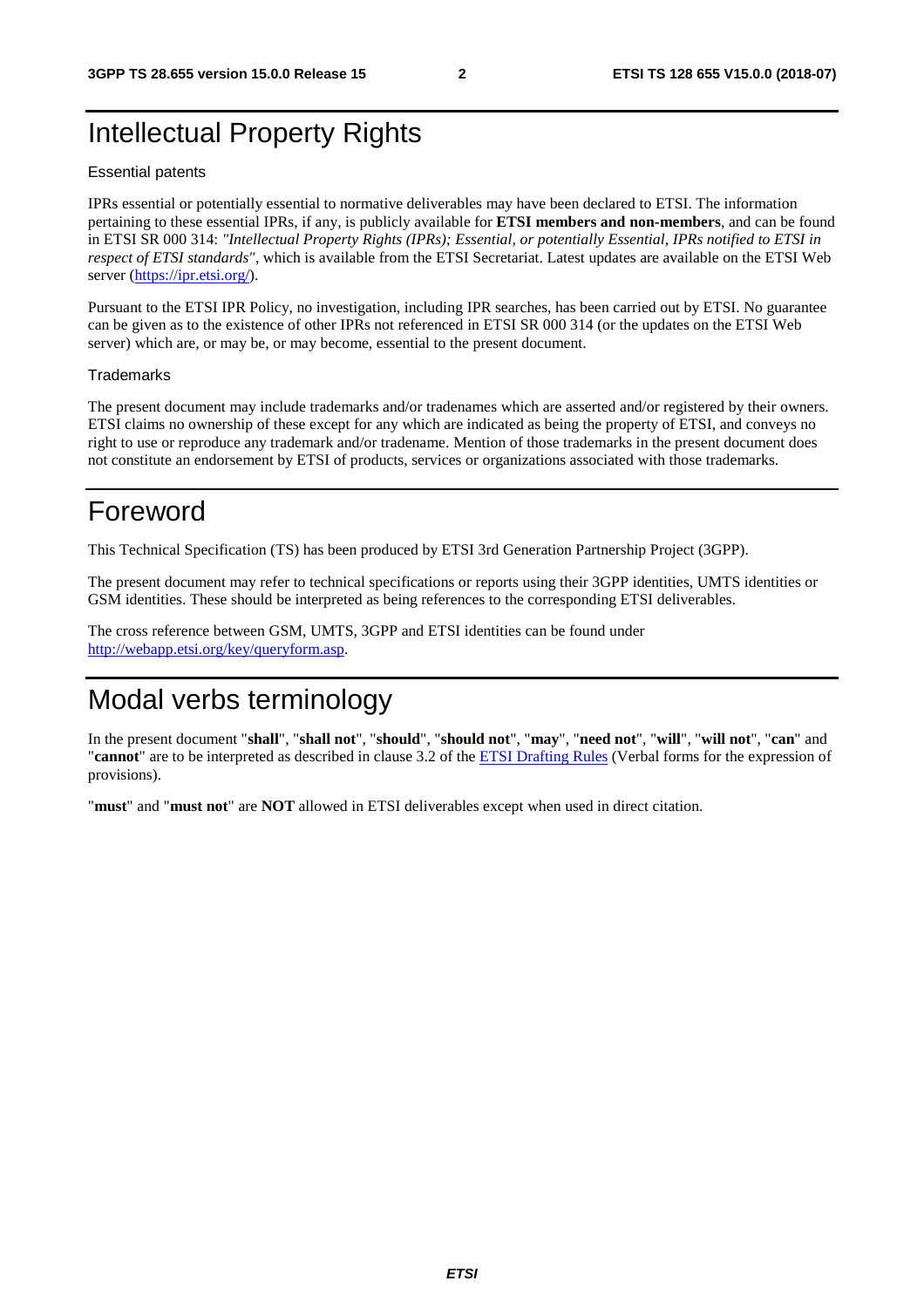ETSI TS 128 655 V15.0.0 (2018-07)

### Contents

| 1       |  |
|---------|--|
| 2       |  |
| 3       |  |
| 3.1     |  |
| 3.2     |  |
| 4       |  |
| 4.1     |  |
| 4.2     |  |
| 4.2.1   |  |
| 4.2.2   |  |
| 4.3     |  |
| 4.3.1   |  |
|         |  |
| 4.3.1.1 |  |
| 4.3.1.2 |  |
| 4.3.1.3 |  |
| 4.3.1.4 |  |
| 4.3.2   |  |
| 4.3.2.1 |  |
| 4.3.2.2 |  |
| 4.3.2.3 |  |
| 4.3.2.4 |  |
| 4.3.3   |  |
| 4.3.3.1 |  |
| 4.3.3.2 |  |
| 4.3.3.3 |  |
| 4.3.3.4 |  |
| 4.3.4   |  |
| 4.3.4.1 |  |
| 4.3.4.2 |  |
| 4.3.4.3 |  |
| 4.3.4.4 |  |
| 4.3.5   |  |
| 4.3.5.1 |  |
| 4.3.5.2 |  |
| 4.3.5.3 |  |
| 4.3.5.4 |  |
| 4.3.6   |  |
| 4.3.6.1 |  |
| 4.3.6.2 |  |
| 4.3.6.3 |  |
| 4.3.6.4 |  |
| 4.4     |  |
| 4.4.1   |  |
| 4.4.2   |  |
| 4.5     |  |
| 4.5.1   |  |
|         |  |

 $\mathbf{3}$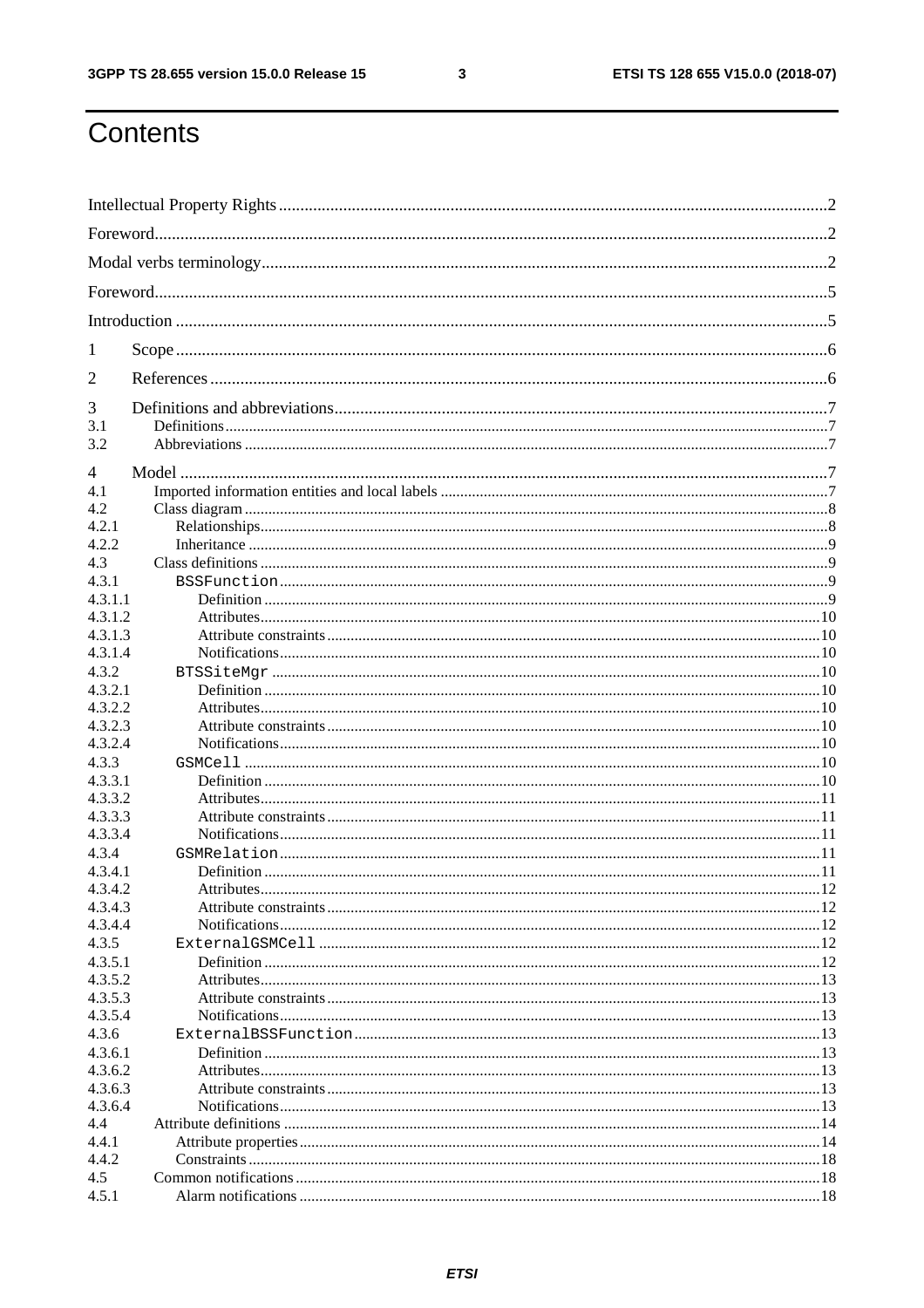$\overline{\mathbf{4}}$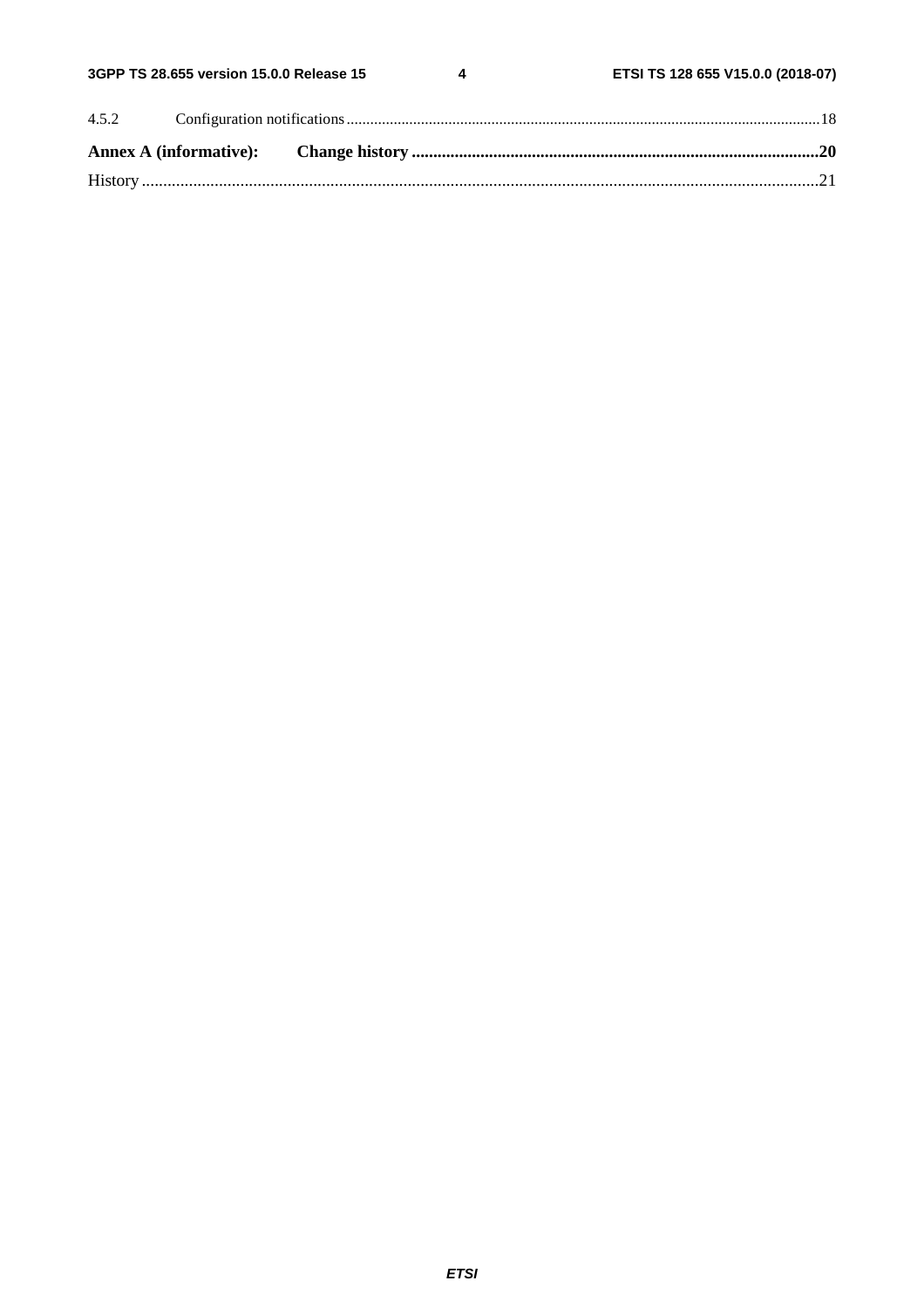### Foreword

This Technical Specification has been produced by the 3rd Generation Partnership Project (3GPP).

The contents of the present document are subject to continuing work within the TSG and may change following formal TSG approval. Should the TSG modify the contents of the present document, it will be re-released by the TSG with an identifying change of release date and an increase in version number as follows:

Version x.y.z

where:

- x the first digit:
	- 1 presented to TSG for information;
	- 2 presented to TSG for approval;
	- 3 or greater indicates TSG approved document under change control.
- y the second digit is incremented for all changes of substance, i.e. technical enhancements, corrections, updates, etc.
- z the third digit is incremented when editorial only changes have been incorporated in the document.

### Introduction

The present document is part of a TS-family covering the 3rd Generation Partnership Project; Technical Specification Group Services and System Aspects; Telecommunication management; as identified below:

- 28.654: GSM/EDGE Radio Access Network (GERAN) Network Resource Model (NRM) Integration Reference Point (IRP); Requirements
- **28.655: GSM/EDGE Radio Access Network (GERAN) Network Resource Model (NRM) Integration Reference Point (IRP); Information Service (IS)**
- 28.656: GSM/EDGE Radio Access Network (GERAN) Network Resource Model (NRM) Integration Reference Point (IRP); Solution Set (SS) definitions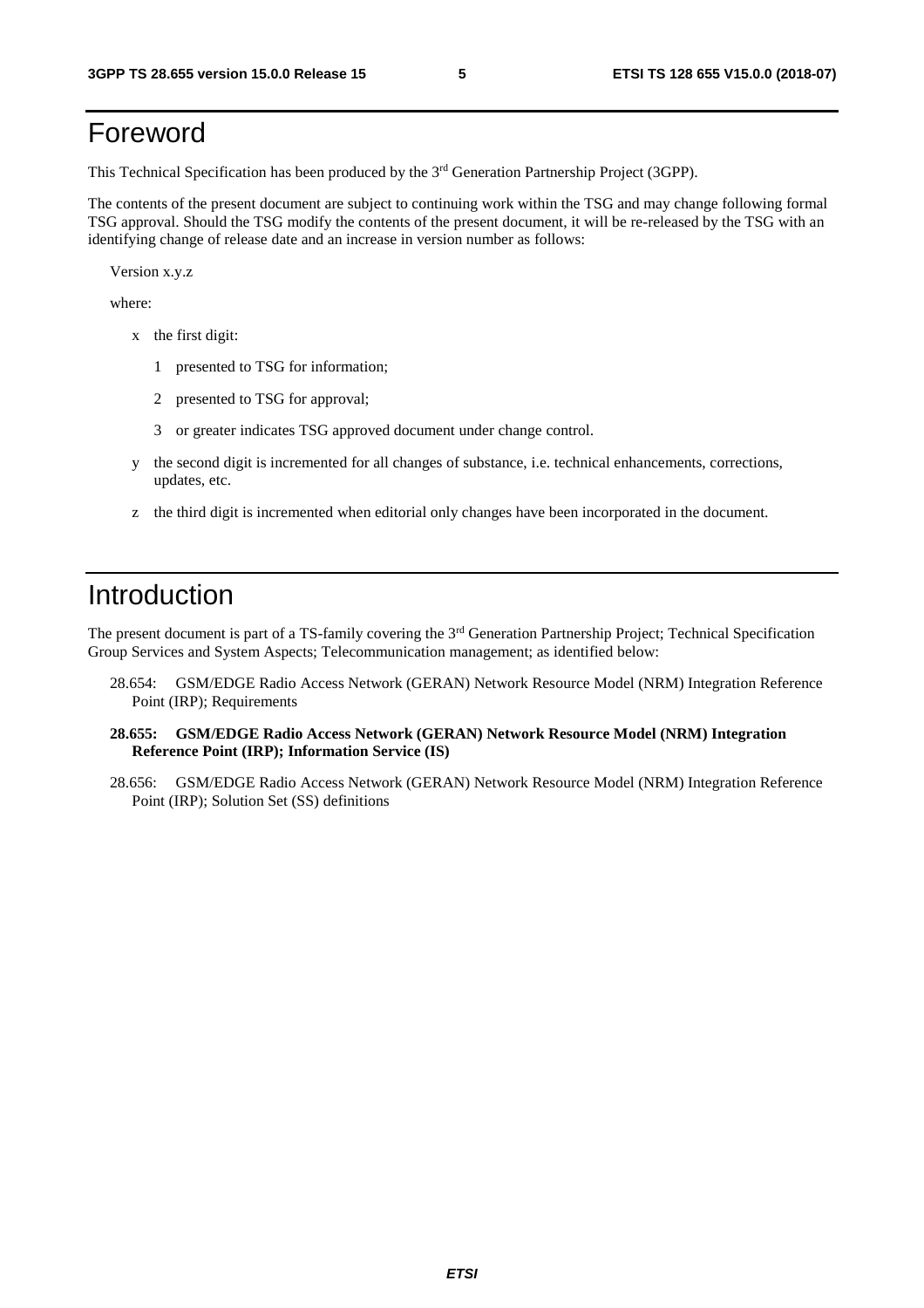### 1 Scope

The present document specifies the GERAN Network Resource Model (NRM) that can be communicated between an IRPAgent and IRPManagers for telecommunication network management purposes, including management of converged networks.

This document specifies the semantics and behaviour of class attributes and relations visible across the reference point in a protocol and technology neutral way. It does not define their syntax and encoding.

### 2 References

The following documents contain provisions which, through reference in this text, constitute provisions of the present document.

- References are either specific (identified by date of publication, edition number, version number, etc.) or non-specific.
- For a specific reference, subsequent revisions do not apply.
- For a non-specific reference, the latest version applies. In the case of a reference to a 3GPP document (including a GSM document), a non-specific reference implicitly refers to the latest version of that document *in the same Release as the present document*.
- [1] 3GPP TS 32.101: "Telecommunication management; Principles and high level requirements".
- [2] 3GPP TS 32.102: "Telecommunication management; Architecture".
- [3] 3GPP TS 24.008: "Mobile radio interface Layer 3 specification; Core network protocols; Stage 3".
- [4] 3GPP TS 44.018: "Mobile radio interface layer 3 specification; Radio Resource Control (RRC) protocol".
- [5] 3GPP TS 45.008: "Radio subsystem link control".
- [6] 3GPP TS 45.002: "Multiplexing and multiple access on the radio path".
- [7] 3GPP TS 23.002: "Network architecture".
- [8] 3GPP TS 23.003: "Numbering, Addressing and Identification".
- [9] 3GPP TS 28.652: "Telecommunication management; Configuration Management (CM); UTRAN Network Resource Model (NRM) Integration Reference Point (IRP); Information Service (IS)".
- [10] 3GPP TS 28.658: "Telecommunication management; Evolved Universal Terrestrial Radio Access Network (E-UTRAN) Network Resource Model (NRM) Integration Reference Point (IRP); Information Service (IS)".
- [11] 3GPP TS 32.111-2: "Telecommunication management; Fault Management (FM); Part 2: Alarm Integration Reference Point (IRP): Information Service (IS)".
- [12] 3GPP TS 28.662: "Telecommunication management; Generic Radio Access Network (RAN) Network Resource Model (NRM) Integration Reference Point (IRP); Information Service (IS) ".
- [13] 3GPP TS 32.300: "Telecommunication management; Configuration Management (CM); Name convention for Managed Objects".
- [14] 3GPP TS 32.600: "Telecommunication management; Configuration Management (CM); Concept and high-level requirements".
- [15] 3GPP TS 32.302: "Telecommunication management; Configuration Management (CM); Notification Integration Reference Point (IRP): Information Service (IS)".
- [16] 3GPP TS 28.622: "Telecommunication management; Generic Network Resource Model (NRM) Integration Reference Point (IRP): Information Service (IS)".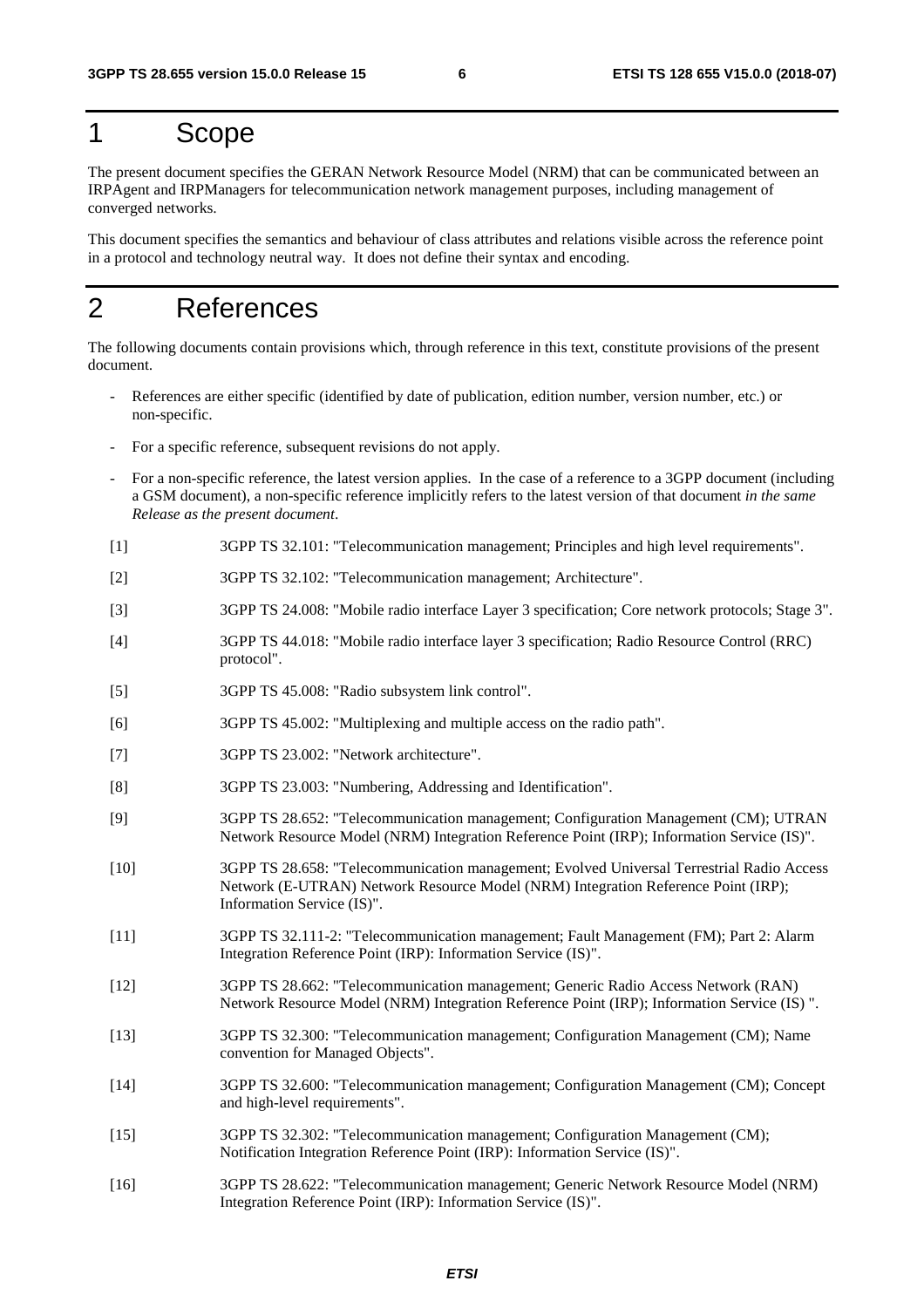- [17] 3GPP TS 32.662: "Telecommunication management; Configuration Management (CM); Kernel CM; Information service (IS)".
- [18] 3GPP TS 28.625: "Telecommunication Management; State Management Data Definition Integration Reference Point (IRP): Information Service (IS)".

### 3 Definitions and abbreviations

### 3.1 Definitions

For the purposes of the present document, the following terms and definitions apply. For terms and definitions not found here, please refer to 3GPP TS 32.101 [1], 3GPP TS 32.102 [2] and 3GPP TS 32.600 [14].

**Association**: See definition in TS 28.622 [16].

**Managed Element (ME)**: See definition in TS 28.622 [16].

**Network Resource Model (NRM)**: See definition in TS 28.622 [16].

### 3.2 Abbreviations

For the purposes of the present document, the following abbreviations apply:

| DN           | Distinguished Name (see 3GPP TS 32.300 [13])          |
|--------------|-------------------------------------------------------|
| EM           | <b>Element Manager</b>                                |
| <b>GERAN</b> | <b>GSM-EDGE Radio Access Network</b>                  |
| <b>GPRS</b>  | General Packet Radio System                           |
| <b>TOC</b>   | <b>Information Object Class</b>                       |
| <b>IRP</b>   | <b>Integration Reference Point</b>                    |
| <b>ME</b>    | <b>Managed Element</b>                                |
| <b>NE</b>    | Network Element                                       |
| <b>NR</b>    | Neighbour cell Relation                               |
| <b>NRM</b>   | Network Resource Model                                |
| <b>RDN</b>   | Relative Distinguished Name (see 3GPP TS 32.300 [13]) |
| <b>RNC</b>   | Radio Network Controller                              |
| UML          | Unified Modelling Language                            |

### 4 Model

### 4.1 Imported information entities and local labels

| Label reference                                                | <b>Local label</b> |
|----------------------------------------------------------------|--------------------|
| 3GPP TS 28.622 [16], information object class, ManagedElement  | ManagedElement     |
| 3GPP TS 28.622 [16], information object class, ManagedFunction | ManagedFunction    |
| 3GPP TS 28.622 [16], information object class, SubNetwork      | SubNetwork         |
| 3GPP TS 28.622 [16], information object class, Top             | Top                |
| 3GPP TS 28.622 [16], information object class, VsDataContainer | VsDataContainer    |
| 3GPP TS 28.652 [9], information object class, UTRANRelation    | UTRANRelation      |
| 3GPP TS 28.658 [10], information object class, EUTRANRelation  | EUTRANRelation     |
| 3GPP TS 28.625 [18], attribute, operational State              | operationalState   |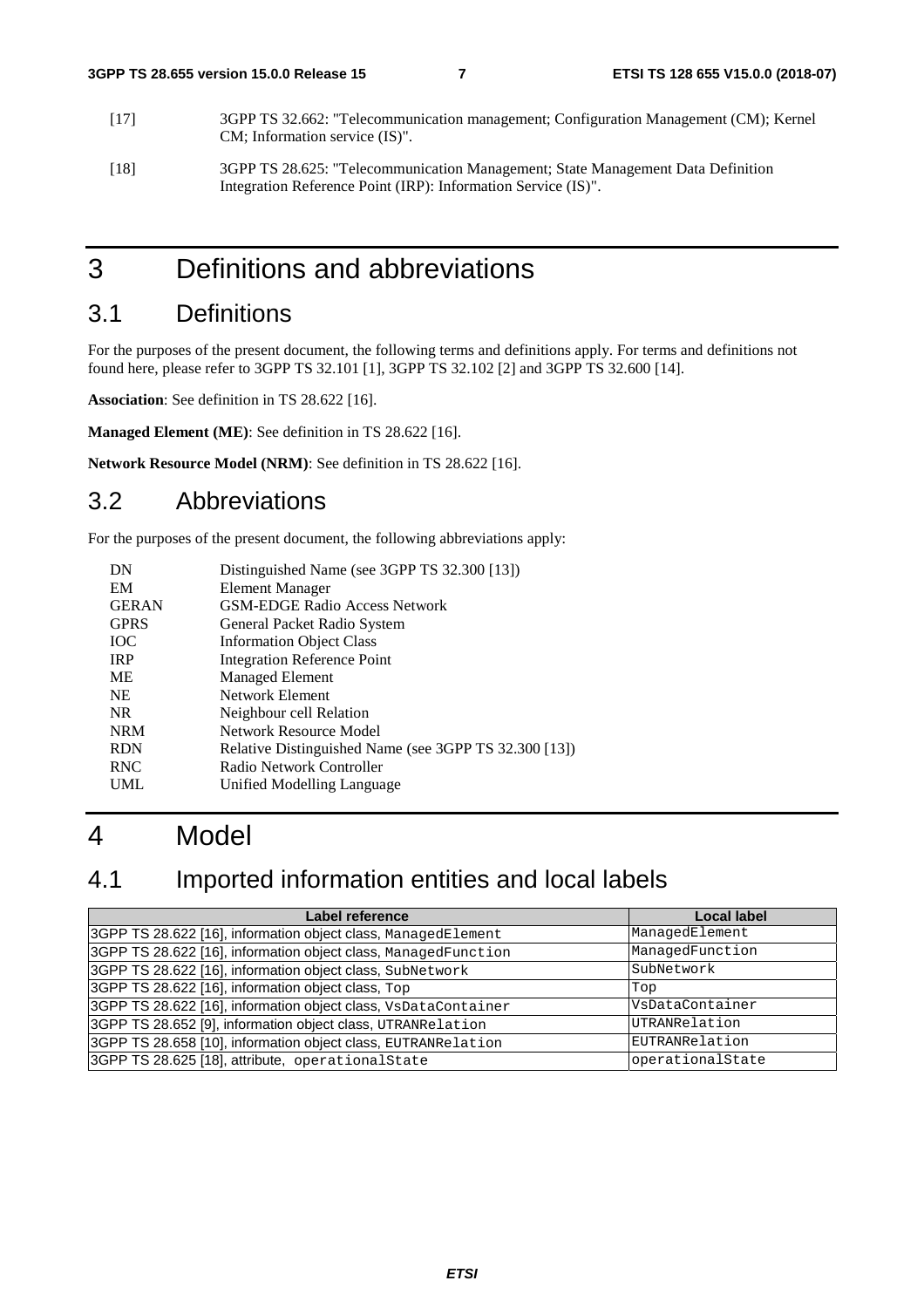### 4.2 Class diagram

### 4.2.1 Relationships

This clause depicts the set of classes that encapsulate information relevant for this service. This clause provides the overview of all classes in UML. Subsequent clauses provide more detailed specification of various aspects of these classes.

The figures below show the containment/naming hierarchy and the associations of the GERAN NRM.



- NOTE 1: The listed cardinality numbers represent transient as well as steady-state numbers, and reflect all managed object creation and deletion scenarios.
- NOTE 2: The ExternalBSSFunction is used in the Core Network NRM.

#### **Figure 4.2.1-1: GERAN NRM Containment/Naming and Association diagram**

Each Managed Object is identified with a Distinguished Name (DN) according to 3GPP TS 32.300 [13] that expresses its containment hierarchy. As an example, the DN of an IOC representing a cell could have a format like:

SubNetwork =Sweden, MeContext =MEC-Gbg-1, ManagedElement =RNC-Gbg-1, BSSFunction=BSS1.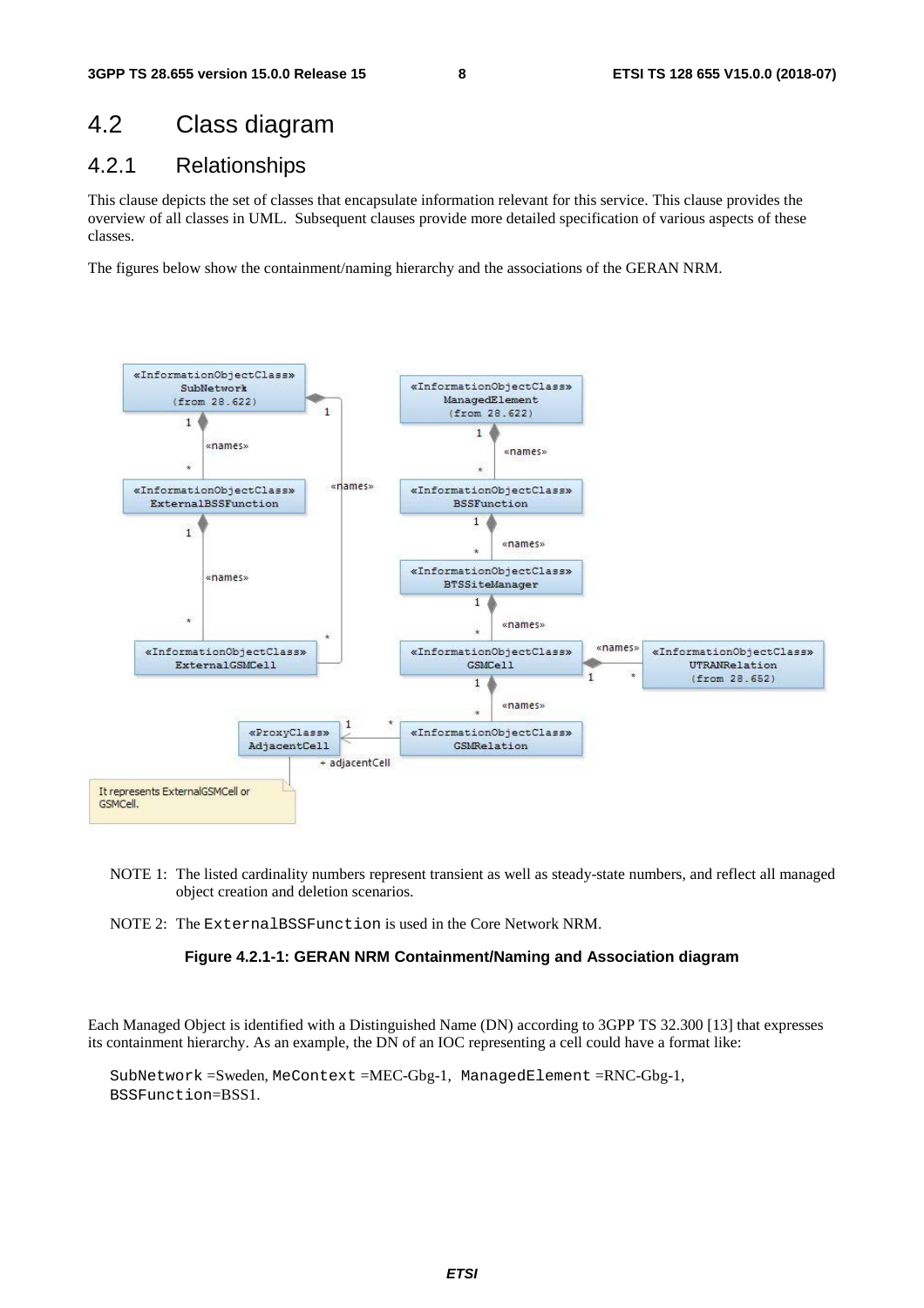

- NOTE 1: The listed cardinality numbers represent transient as well as steady-state numbers, and reflect all managed object creation and deletion scenarios.
- NOTE 2: Each instance of the VsDataContainer shall only be contained under one IOC. The VsDataContainer can be contained under IOCs defined in other NRMs.

#### **Figure 4.2.1-2: GERAN NRM Containment/Naming and Association diagram**

The VsDataContainer is only used for the Bulk CM IRP.

#### 4.2.2 Inheritance

This clause depicts the inheritance relationships that exist between IOCs.

Figure 4.2.2-1 shows the inheritance hierarchy for the GERAN NRM.



**Figure 4.2.2-1: GERAN NRM Inheritance Hierarchy** 

#### 4.3 Class definitions

- 4.3.1 BSSFunction
- 4.3.1.1 Definition

This IOC represents BSS functionality. For more information about the BSS, see Ref 3GPP TS 23.002 [7].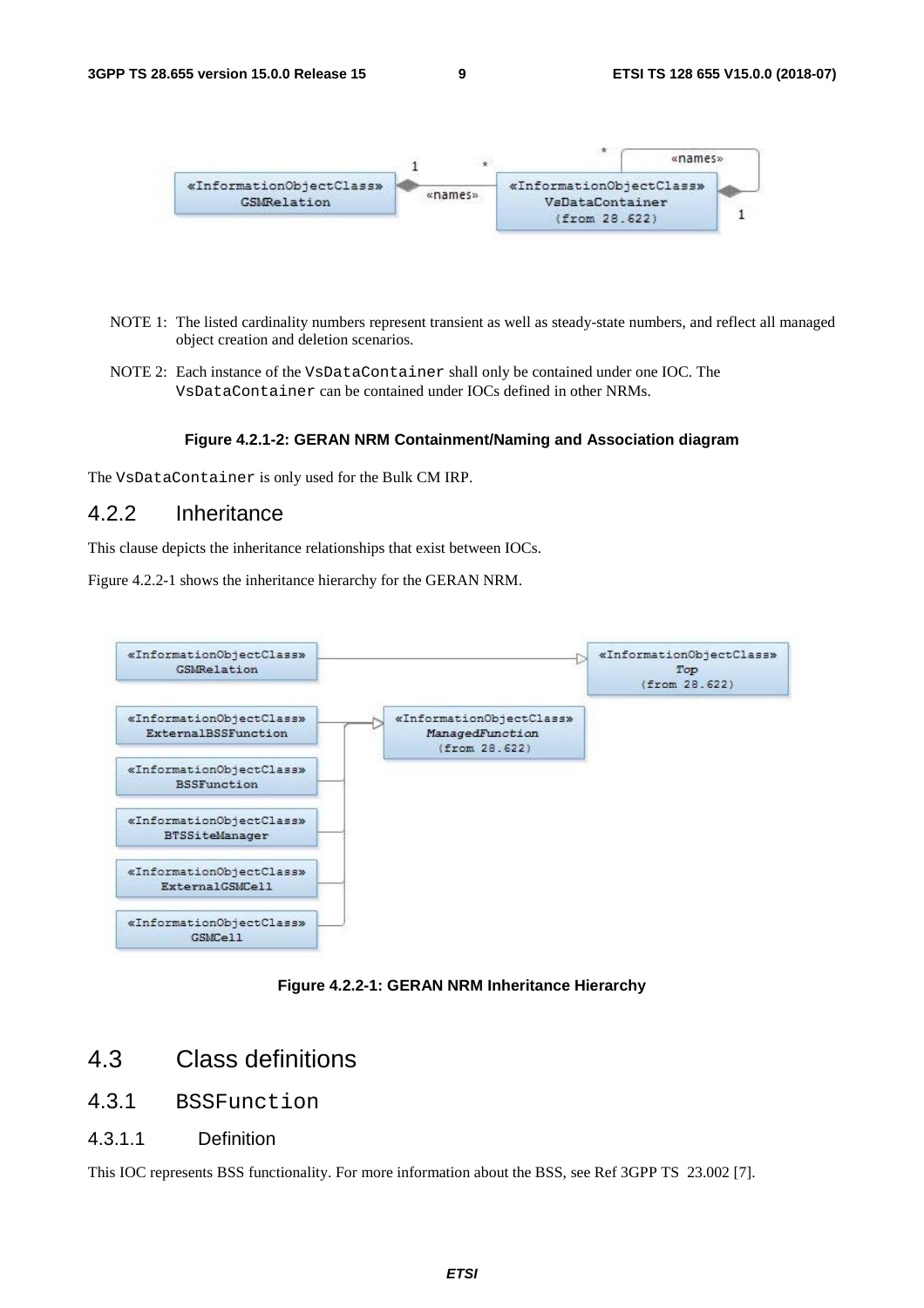#### 4.3.1.2 Attributes

None.

#### 4.3.1.3 Attribute constraints

None.

#### 4.3.1.4 Notifications

The common notifications defined in subclause 4.5.1 are valid for this IOC, without exceptions or additions.

#### 4.3.2 BTSSiteMgr

#### 4.3.2.1 Definition

This IOC contains site specific information for a BTS site.

#### 4.3.2.2 Attributes

|                                                                                         | <b>Support</b> |                   |                          | islnvariant | isNotifyable |  |
|-----------------------------------------------------------------------------------------|----------------|-------------------|--------------------------|-------------|--------------|--|
| Attribute name                                                                          | Qualifier      | <b>isReadable</b> | isWritable               |             |              |  |
| latitude                                                                                |                | м                 | м                        |             |              |  |
| longitude                                                                               |                | м                 | M                        |             |              |  |
| operationalState<br>(see NOTE                                                           | CМ             | М                 | $\overline{\phantom{0}}$ |             | M (see NOTE  |  |
|                                                                                         |                |                   |                          |             |              |  |
| NOTE 1: No state propagation shall be implied.                                          |                |                   |                          |             |              |  |
| NOTE 2: The attribute value change is conveyed by the notify State Change notification. |                |                   |                          |             |              |  |

#### 4.3.2.3 Attribute constraints

| Name                | <b>Definition</b>                      |
|---------------------|----------------------------------------|
| operationalState CM | The State Management IRP is supported. |
| support qualifier   |                                        |

#### 4.3.2.4 Notifications

The common notifications defined in subclause 4.5 are valid for this IOC In addition, the following set of notification, defined in 3GPP TS 32.662 [17], is also valid.

| <b>Name</b>       | Qualifier | <b>Notes</b> |
|-------------------|-----------|--------------|
| notifyStateChange |           |              |

#### 4.3.3 GSMCell

#### 4.3.3.1 Definition

This IOC represents the GSM radio cell. The applicability of instantiation of this class is depending on the ME type. It may only be instantiated under ME of type BSC.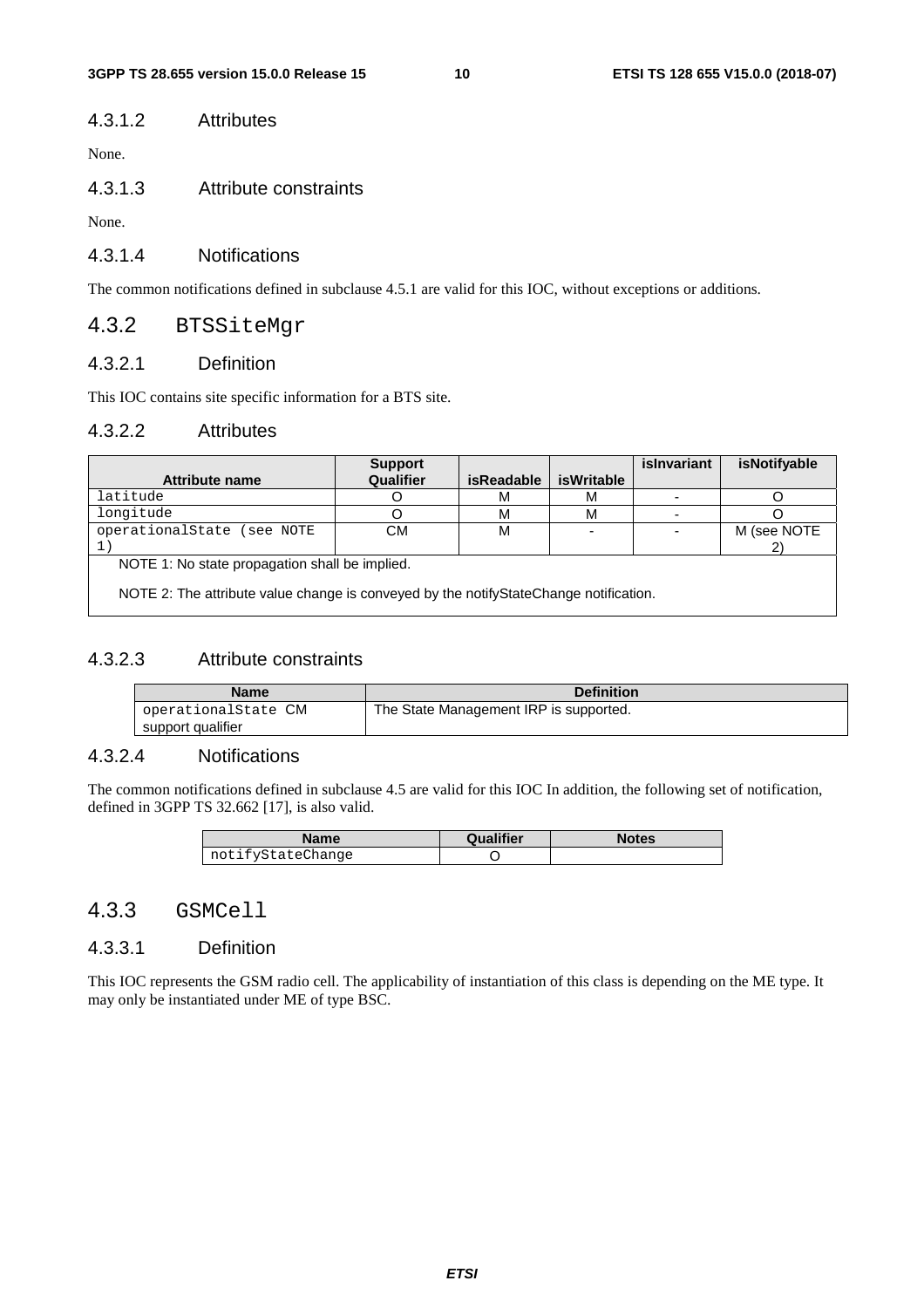#### 4.3.3.2 Attributes

| <b>Attribute name</b> | <b>Support Qualifier</b> | <b>isReadable</b> | <b>isWritable</b> | islnvariant | isNotifyable |
|-----------------------|--------------------------|-------------------|-------------------|-------------|--------------|
| cellIdentity          | М                        | М                 | М                 |             | м            |
| cellAllocation        | М                        | M                 | М                 |             | M            |
| ncc                   | M                        | М                 | М                 |             | М            |
| bcc                   | М                        | М                 | М                 |             | м            |
| lac                   | M                        | M                 | М                 |             | м            |
| mcc                   | M                        | M                 | M                 |             | м            |
| mnc                   | М                        | M                 | М                 |             | м            |
| rac                   | <b>CM</b>                | M                 | M                 |             | м            |
| racc                  | CМ                       | M                 | М                 |             | м            |
| tsc                   | <b>CM</b>                | М                 | М                 |             | м            |
| rxLevAccessMin        | м                        | M                 | M                 |             | м            |
| msTxPwrMaxCCH         | м                        | M                 | М                 |             | м            |
| rfHoppingEnabled      | M                        | M                 | М                 |             | M            |
| hoppingSequenceList   | M                        | M                 | М                 |             | м            |
| plmnPermitted         | М                        | М                 | M                 |             | м            |

#### 4.3.3.3 Attribute constraints

| <b>Name</b>               | <b>Definition</b>                                                    |
|---------------------------|----------------------------------------------------------------------|
| rac CM support qualifier  | GPRS is supported in the cell.                                       |
| racc CM support qualifier | GPRS is supported in the cell.                                       |
| tsc CM support qualifier  | RET, TMA etc. are not modelled according to Ref 3GPP TS 28.662 [12]. |

#### 4.3.3.4 Notifications

The common notifications defined in subclause 4.5 are valid for this IOC, without exceptions or additions.

#### 4.3.4 GSMRelation

#### 4.3.4.1 Definition

This IOC contains a Neighbour cell Relation (NR) from a source cell to a target cell, where the target cell is a GSMCell or ExternalGSMCell instance.

NOTE: In handover relation terms, the cell containing the GSMRelation object is the source cell for the handover. The cell referred to in the GSMRelation object is the target cell for the handover. This defines a one-way handover relation where the direction is *from* source cell *to* target cell.

The source cell can be a GSMCell instance. This is the case for an Intra-GERAN NR.

The source cell can be a UTRANGenericCell instance. This is the case for Inter-RAT NR from UTRAN to GERAN. See 3GPP TS 28.652 [9].

The source cell can be an EUTRANGenericCell instance. This is the case for Inter-RAT NR from E-UTRAN to GERAN. See 3GPP TS 28.658 [10].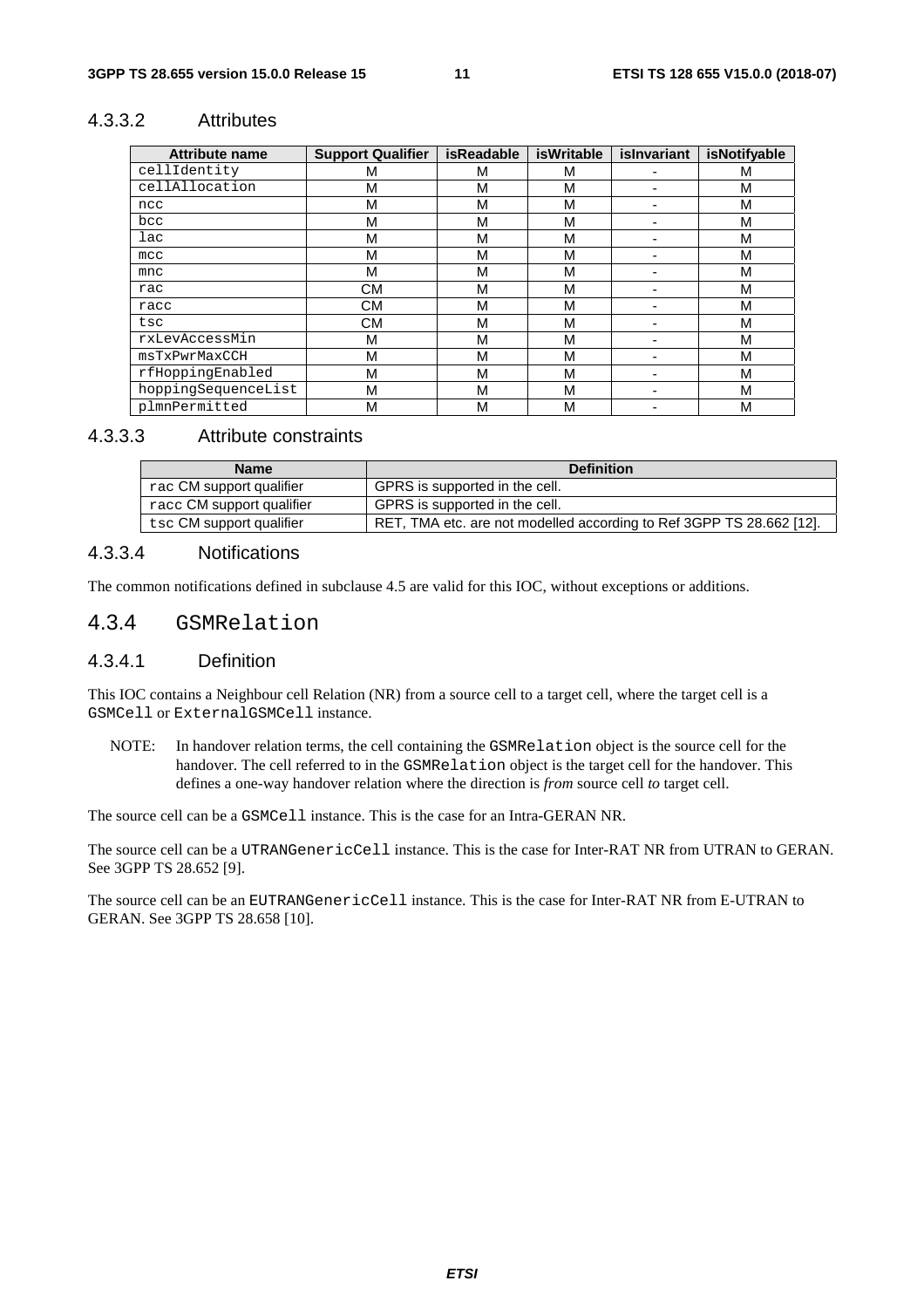#### 4.3.4.2 Attributes

| <b>Attribute name</b>     | <b>Support Qualifier</b> | <b>isReadable</b> | <b>isWritable</b> | islnvariant | isNotifyable |
|---------------------------|--------------------------|-------------------|-------------------|-------------|--------------|
| bcchFrequency             | CМ                       | M                 |                   |             | м            |
| ncc                       | <b>CM</b>                | м                 |                   |             | м            |
| bcc                       | CМ                       | M                 |                   |             | м            |
| lac                       | CМ                       | M                 |                   |             | M            |
| isHOAllowed               | CМ                       | M                 | М                 |             | м            |
| isRemoveAllowed           | CМ                       |                   | м                 |             | м            |
| isESCoveredBy             | CМ                       |                   | М                 |             | м            |
| Attribute related to role |                          |                   |                   |             |              |
| adjacentCell              | CМ                       |                   |                   |             | м            |

#### 4.3.4.3 Attribute constraints

| <b>Name</b>              | <b>Definition</b>                                                                                                       |
|--------------------------|-------------------------------------------------------------------------------------------------------------------------|
| bcchFrequency CM support | The EM does not guarantee consistency between the cell definition                                                       |
| qualifier                | and what is broadcast on system information and RET, TMA etc.<br>are not modelled according to Ref 3GPP TS 28.662 [12]. |
| ncc CM support qualifier | The EM does not guarantee consistency between the cell definition                                                       |
|                          | and what is broadcast on system information.                                                                            |
| bcc CM support qualifier | The EM does not guarantee consistency between the cell definition<br>and what is broadcast on system information.       |
| lac CM support qualifier | The EM does not guarantee consistency between the cell definition                                                       |
|                          | and what is broadcast on system information.                                                                            |
| isRemoveAllowed Support  | The condition is "Inter-RAT ANR function is supported in the source                                                     |
| Oualifier                | cell, and the source cell is an EUTRANGenericCell or a                                                                  |
|                          | UTRANGenericCell".                                                                                                      |
| isHOAllowed Support      | The condition is "Inter-RAT ANR function is supported in the source                                                     |
| Oualifier                | cell, and the source cell is an EUTRANGenericCell or a                                                                  |
|                          | UTRANGenericCell".                                                                                                      |
| isESCoveredBy Support    | The condition is "The source cell is an E-UTRAN or UTRAN cell                                                           |
| Qualifier                | which supports Inter-RAT Energy Saving".                                                                                |
| adjacentCell Support     | The conditions are:                                                                                                     |
| Qualifier                |                                                                                                                         |
|                          | "The target cell and the serving cell (name-containing this                                                             |
|                          | GSMRelation) are managed by different IRPAgent" or "the                                                                 |
|                          | target cell and the serving cell (name-containing this                                                                  |
|                          | GSMRelation) are managed by the same IRPAgent".                                                                         |
|                          | When former condition is true, the role-attribute holds the DN of an                                                    |
|                          | External GSMCell instance. When the latter condition is true, the                                                       |
|                          | role-attribute holds the DN of a GSMCell instance.                                                                      |

#### 4.3.4.4 Notifications

The common notifications defined in subclause 4.5.2 are valid for this IOC, without exceptions or additions.

#### 4.3.5 ExternalGSMCell

#### 4.3.5.1 Definition

This IOC represents a radio cell controlled by another IRPAgent. This IOC has necessary attributes for inter-system handover. It contains a subset of the attributes of related IOCs controlled by another IRPAgent. To maintain the consistency between the attribute values of these two IOCs is outside the scope of this document.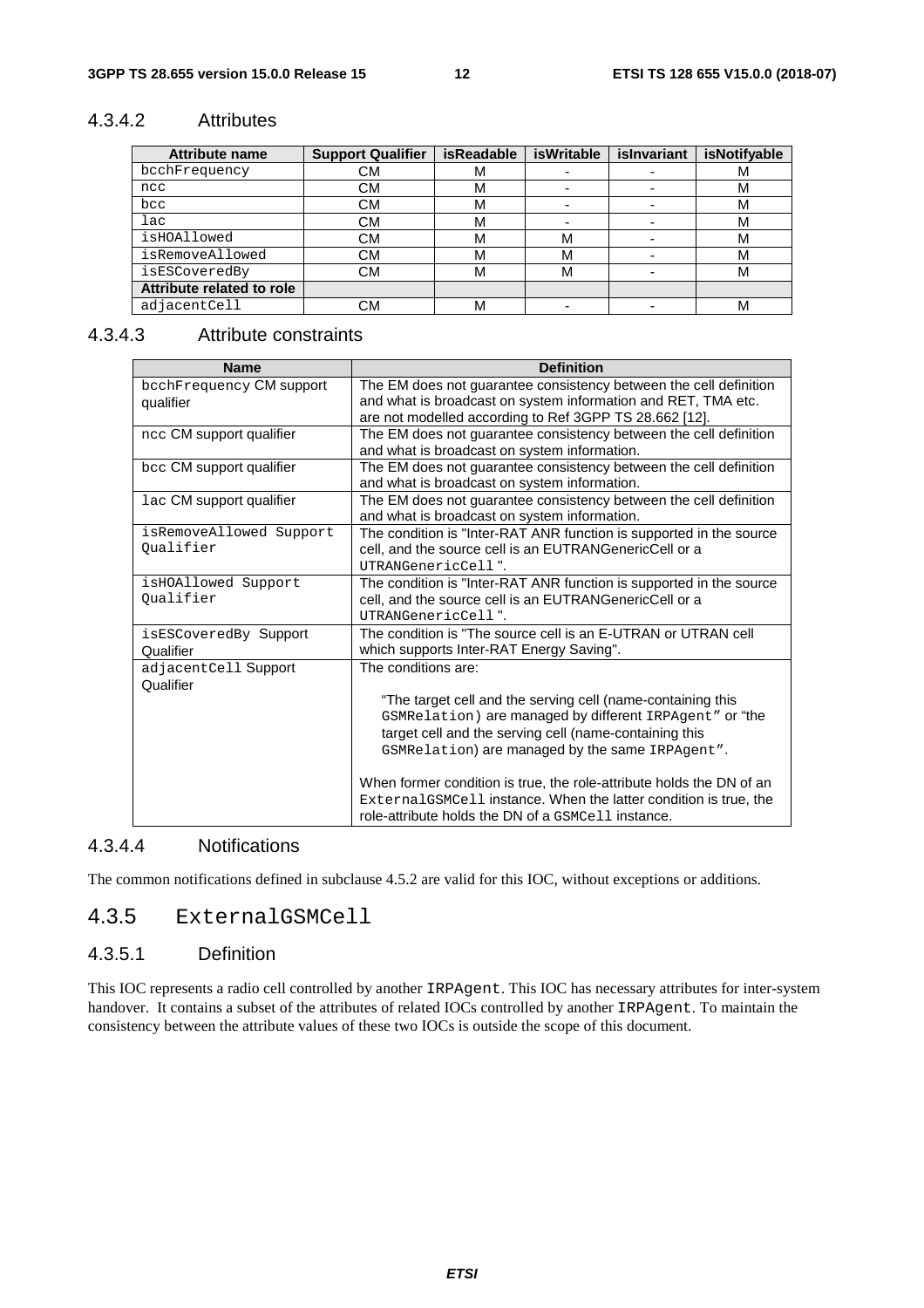#### 4.3.5.2 Attributes

| <b>Attribute name</b> | <b>Support Qualifier</b> | <b>isReadable</b> | isWritable | islnvariant | isNotifyable |
|-----------------------|--------------------------|-------------------|------------|-------------|--------------|
| cellIdentity          | М                        | M                 | M          |             | м            |
| bcchFrequency         | м                        | М                 | м          |             | М            |
| ncc                   | м                        | М                 | м          |             | М            |
| bcc                   | М                        | M                 | м          |             | М            |
| lac                   | м                        | М                 | м          |             | М            |
| mc <sub>c</sub>       | м                        | М                 | м          |             | М            |
| mnc                   | М                        | М                 | м          |             | М            |
| rac                   | СМ                       | м                 | м          |             | м            |
| racc                  | CМ                       | M                 |            |             | м            |

#### 4.3.5.3 Attribute constraints

| Name                      | <b>Definition</b>              |
|---------------------------|--------------------------------|
| rac CM support qualifier  | GPRS is supported in the cell. |
| racc CM support qualifier | GPRS is supported in the cell. |

#### 4.3.5.4 Notifications

The common notifications defined in subclause 4.5.2 are valid for this IOC, without exceptions or additions.

#### 4.3.6 ExternalBSSFunction

#### 4.3.6.1 Definition

This IOC represents a BSSFunction controlled by another IRPAgent. It contains a subset of the attributes of related IOCs controlled by another IRPAgent. To maintain the consistency between the attribute values of these two IOCs is outside the scope of the present document.

#### 4.3.6.2 Attributes

None.

#### 4.3.6.3 Attribute constraints

None.

#### 4.3.6.4 Notifications

The common notifications defined in subclause 4.5.2 are valid for this IOC, without exceptions or additions.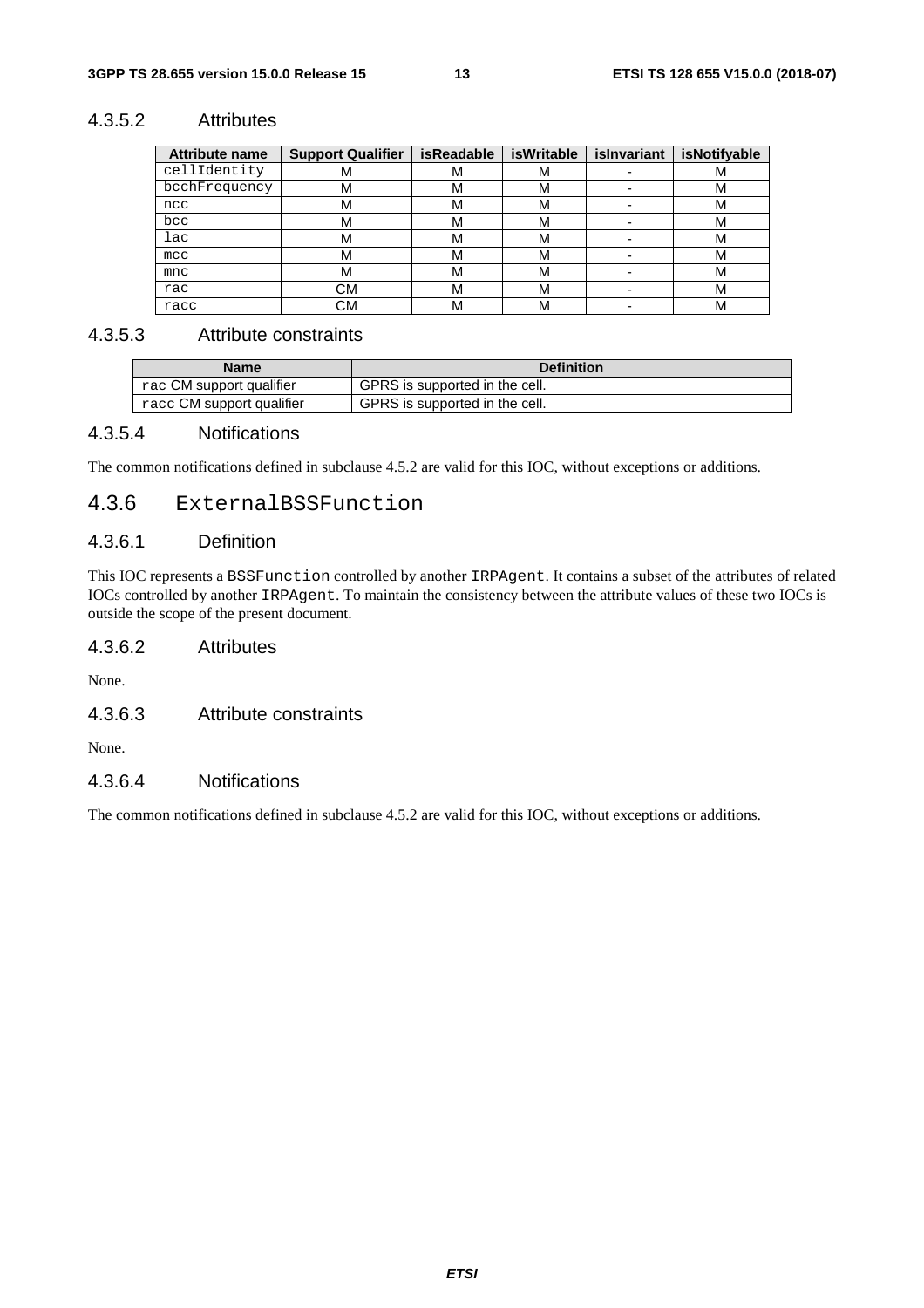### 4.4 Attribute definitions

### 4.4.1 Attribute properties

The following table defines the properties of attributes specified in the present document.

#### **Table 4.4.1: Attributes**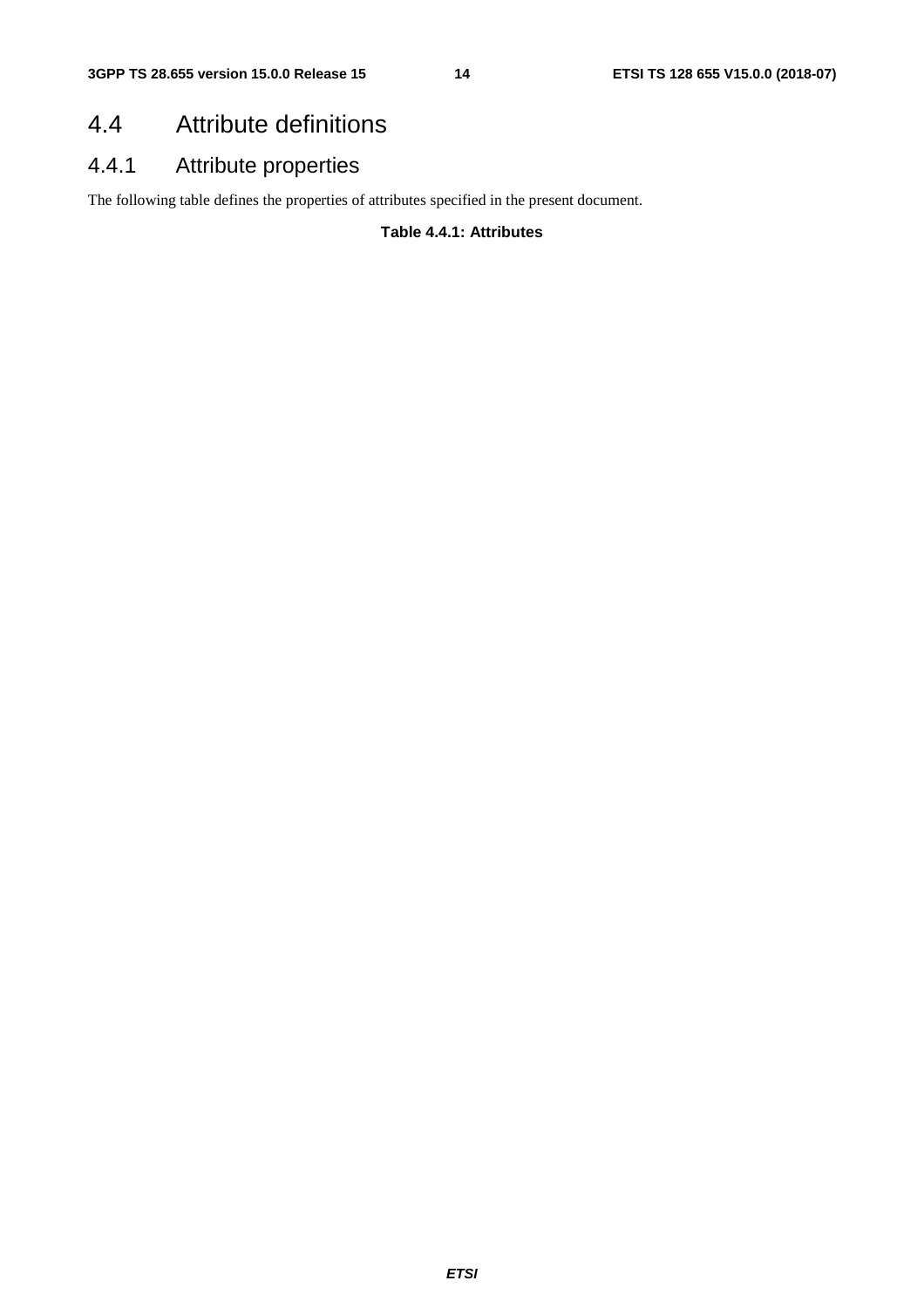| <b>Attribute Name</b>             | <b>Documentation and Allowed values</b>                                                                                                                                                                                                                | <b>Properties</b>                                                                                              |
|-----------------------------------|--------------------------------------------------------------------------------------------------------------------------------------------------------------------------------------------------------------------------------------------------------|----------------------------------------------------------------------------------------------------------------|
| GSMCell.bcc                       | Base station colour code, BCC (part of BSIC). Ref<br>3GPP TS 44.018 [4].                                                                                                                                                                               | type: Integer<br>multiplicity: 1<br>isOrdered: N/A                                                             |
|                                   | See Ref 3GPP TS 44.018 [4].                                                                                                                                                                                                                            | isUnique: N/A<br>defaultValue: None                                                                            |
|                                   | allowedValues: N/A                                                                                                                                                                                                                                     | isNullable: False                                                                                              |
| ExternalGSMCell.bcc               | Base station colour code, BCC (part of BSIC). Ref<br>3GPP TS 44.018 [4].<br>See Ref 3GPP TS 44.018 [4].                                                                                                                                                | type: Integer<br>multiplicity: 1<br>isOrdered: N/A<br>isUnique: N/A<br>defaultValue: None                      |
|                                   | allowedValues: N/A                                                                                                                                                                                                                                     | isNullable: False                                                                                              |
| GSMRelation.bcc                   | Base station colour code, BCC (part of BSIC. Ref<br>3GPP TS 44.018 [4]) for another GSM cell or the external GSM multiplicity: 1<br>cell, that is broadcast in System Information in the Cell.<br>See Ref 3GPP TS 44.018 [4].<br>allowedValues: N/A    | type: Integer<br>isOrdered: N/A<br>isUnique: N/A<br>defaultValue: None<br>isNullable: False                    |
| ExternalGsmCell.bcch<br>Frequency | This attribute contains the absolute radio frequency channel<br>number of the BCCH channel of the GSM cell.<br>allowedValues: N/A                                                                                                                      | type: Integer<br>multiplicity: 1<br>isOrdered: N/A<br>isUnique: N/A<br>defaultValue: None<br>isNullable: False |
| uency                             | GSMRelation. bcchFreq This attribute contains the absolute radio frequency channel<br>number of the BCCH channel of another GSM cell or the<br>external GSM cell, that is broadcast in System Information in<br>the Cell.<br>allowedValues: N/A        | type: Integer<br>multiplicity: 1<br>isOrdered: N/A<br>isUnique: N/A<br>defaultValue: None<br>isNullable: False |
| cellAllocation                    | This attribute defines the set of radio frequencies allocated and type: Integer<br>available to a cell, the first element sets the BCCH frequency,<br>Ref 3GPP TS 44.018 [4].<br>See Ref 3GPP TS 44.018 [4].<br>allowedValues: N/A                     | multiplicity: 0*<br>isOrdered: False<br>isUnique: True<br>defaultValue: None<br>isNullable: False              |
| cellIdentity                      | Cell Identity (Ref 3GPP TS 24.008 [3]).<br>See Ref 3GPP TS 24.008 [3].<br>allowedValues: N/A                                                                                                                                                           | type: Integer<br>multiplicity: 1<br>isOrdered: N/A<br>isUnique: N/A<br>defaultValue: None<br>isNullable: False |
| hoppingSequenceList               | This attribute defines a sequence of structures. Each structure<br>has two elements. One element carries the MA as defined in<br>44.018 [4] and the other element carries the HSN as defined in [isOrdered: False<br>45.502 [6].<br>allowedValues: N/A | type: << datatype>><br>multiplicity: 1<br>isUnique: True<br>defaultValue: None<br>isNullable: False            |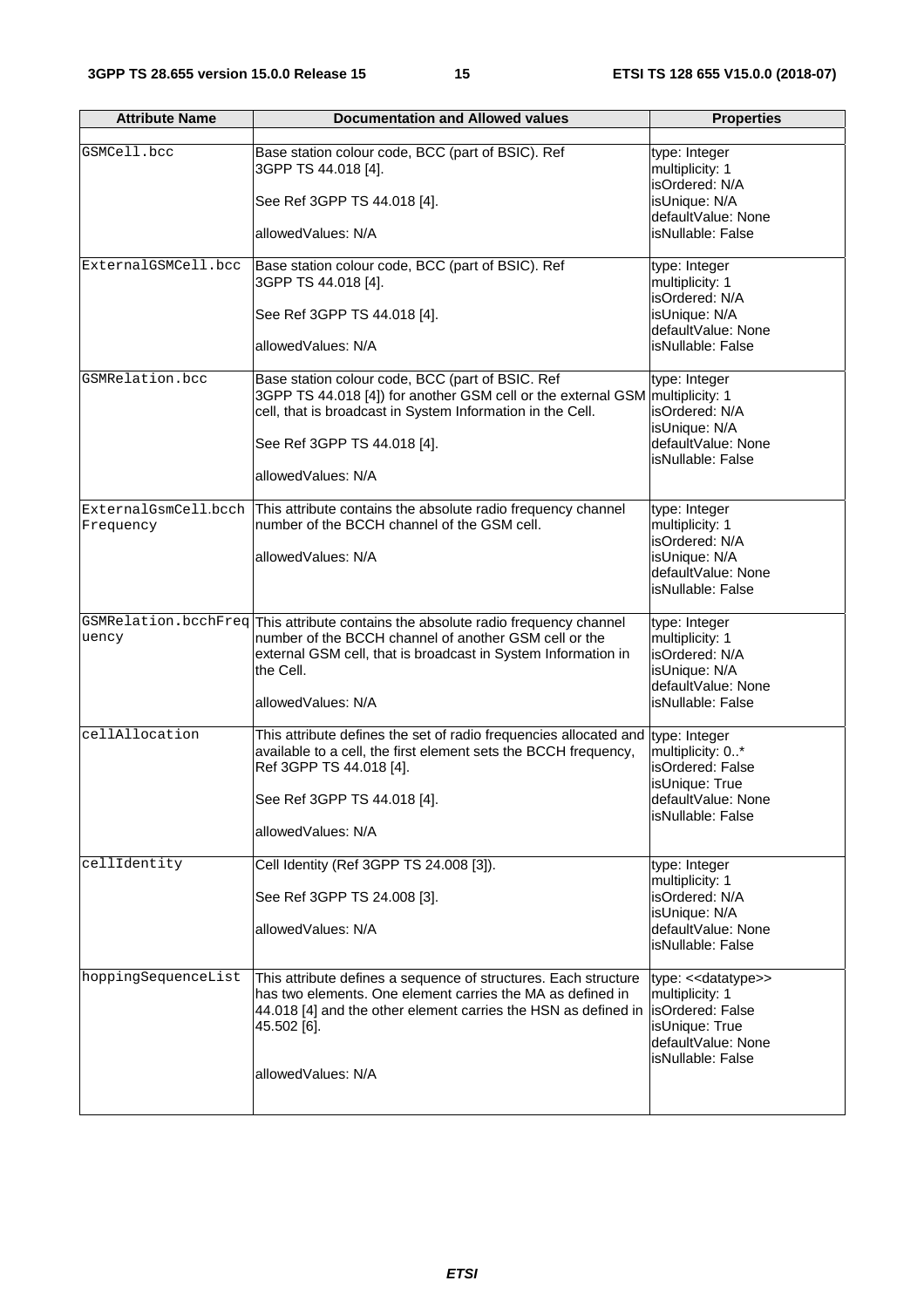| <b>Attribute Name</b> | <b>Documentation and Allowed values</b>                                                                                                                                                                                                                                                                                                                                                                                                                                                                                                                                                                                                                                                                                                                                                            | <b>Properties</b>                                                                                                                    |
|-----------------------|----------------------------------------------------------------------------------------------------------------------------------------------------------------------------------------------------------------------------------------------------------------------------------------------------------------------------------------------------------------------------------------------------------------------------------------------------------------------------------------------------------------------------------------------------------------------------------------------------------------------------------------------------------------------------------------------------------------------------------------------------------------------------------------------------|--------------------------------------------------------------------------------------------------------------------------------------|
| isESCoveredBy         | The value of the attribute is configured by the IRPManager<br>and is not changed by the IRPAgent. It indicates whether the<br>adjacentCell according to this planning provides no, partial or<br>full Inter-RAT coverage for the cell which name-contains the<br>GSMRelation instance.<br>Adjacent cells with this attribute equal to "yes" are<br>recommended to be considered as candidate cells to take over<br>the coverage when the original cell is about to be transferred to<br>energySaving state.<br>The entirety of adjacent cells with this property equal to<br>"partial" are recommended to be considered as entirety of<br>candidate cells to take over the coverage when the original cell<br>is about to be transferred to energySaving state.<br>allowedValues: No, partial, yes | type: ENUM<br>multiplicity: 1<br>isOrdered: N/A<br>isUnique: N/A<br>defaultValue: None<br>isNullable: False                          |
| GSMCell.lac           | Location Area Code (LAC). Ref 3GPP TS 24.008 [3].<br>See Ref 3GPP TS 24.008 [3].<br>allowedValues: N/A                                                                                                                                                                                                                                                                                                                                                                                                                                                                                                                                                                                                                                                                                             | type: Integer<br>multiplicity: 1<br>isOrdered: N/A<br>isUnique: N/A<br>defaultValue: None                                            |
| GSMRelation.lac       | Location Area Code, LAC (Ref 3GPP TS 24.008 [3]) for<br>another GSM cell or the external GSM cell, that is broadcast in                                                                                                                                                                                                                                                                                                                                                                                                                                                                                                                                                                                                                                                                            | isNullable: False<br>type: Integer                                                                                                   |
|                       | System Information in the Cell.<br>See Ref 3GPP TS 24.008 [3].<br>allowedValues: N/A                                                                                                                                                                                                                                                                                                                                                                                                                                                                                                                                                                                                                                                                                                               | multiplicity: 1<br>isOrdered: N/A<br>isUnique: N/A<br>defaultValue: None<br>isNullable: False                                        |
| latitude              | The latitude of the site manager location based on World<br>Geodetic System (1984 version) global reference frame (WGS<br>84). Positive values correspond to the northern hemisphere.<br>allowed Values: -90,0000 to +90,0000                                                                                                                                                                                                                                                                                                                                                                                                                                                                                                                                                                      | type: Integer<br>multiplicity: 1<br>isOrdered: N/A<br>isUnique: N/A<br>defaultValue: None<br>isNullable: False                       |
| longitude             | The longitude of the site manager location based on World<br>Geodetic System (1984 version) global reference frame (WGS<br>84). Positive values correspond to degrees east of 0 degrees<br>longitude.<br>allowed Values: $-180.0000$ to $+180.0000$                                                                                                                                                                                                                                                                                                                                                                                                                                                                                                                                                | type: Integer<br>multiplicity: 1<br>isOrdered: N/A<br>isUnique: N/A<br>defaultValue: None<br>isNullable: False                       |
| mcc                   | Mobile Country Code, MCC (part of the PLMN Id, Ref.<br>3GPP TS 23.003 [8]).<br>See Ref 3GPP TS 24.008 [3].                                                                                                                                                                                                                                                                                                                                                                                                                                                                                                                                                                                                                                                                                         | type: Integer<br>multiplicity: 1<br>isOrdered: N/A<br>isUnique: N/A<br>defaultValue: None<br>allowedValues: N/A<br>isNullable: False |
| mnc                   | Mobile Network Code, MNC (part of the PLMN Id, Ref.<br>3GPP TS 23.003 [8]).<br>See Ref 3GPP TS 24.008 [3].<br>allowedValues: N/A                                                                                                                                                                                                                                                                                                                                                                                                                                                                                                                                                                                                                                                                   | type: Integer<br>multiplicity: 1<br>isOrdered: N/A<br>isUnique: N/A<br>defaultValue: None<br>isNullable: False                       |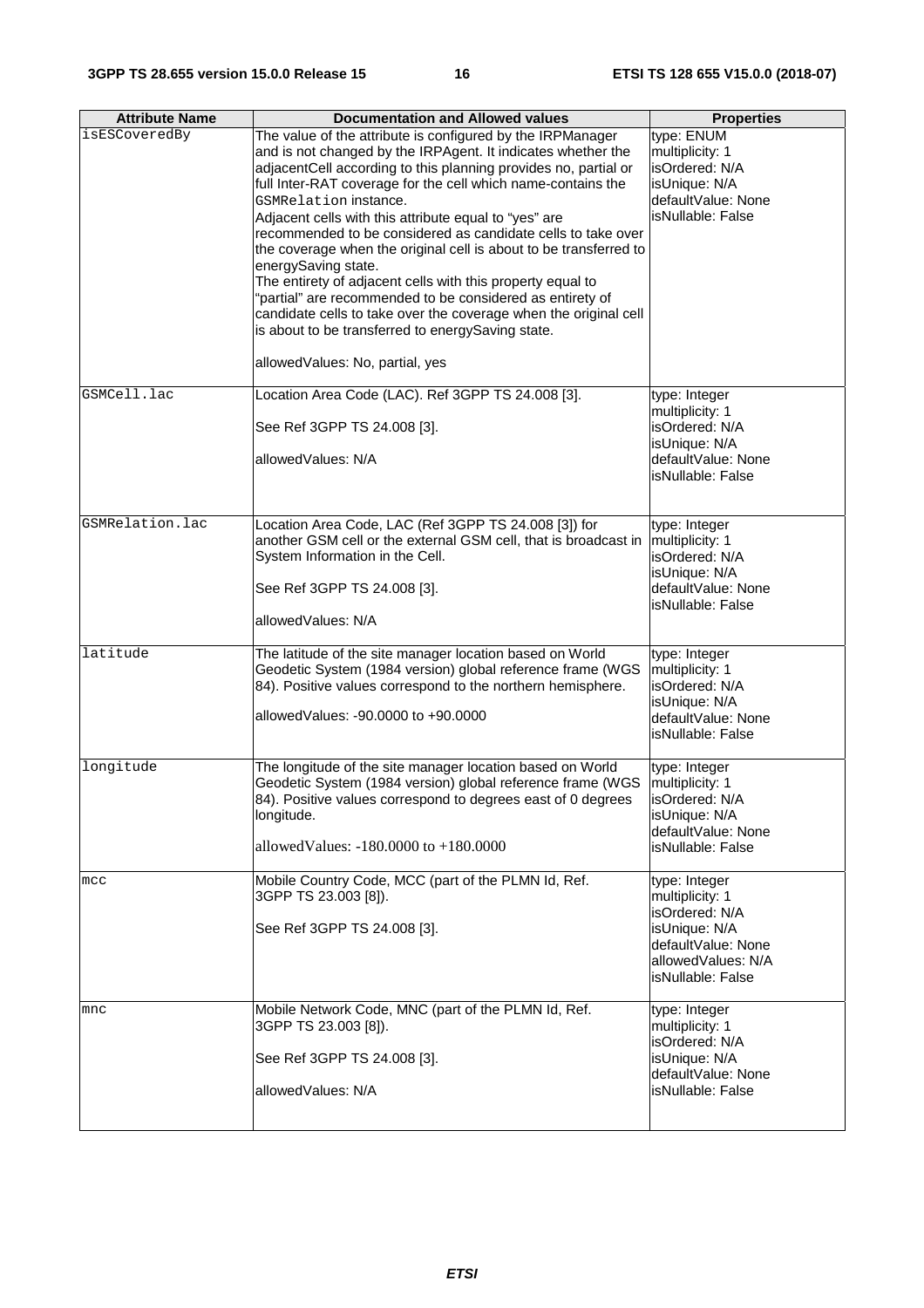| <b>Attribute Name</b> | <b>Documentation and Allowed values</b>                                                                             | <b>Properties</b>                 |
|-----------------------|---------------------------------------------------------------------------------------------------------------------|-----------------------------------|
| msTxPwrMaxCCH         | Maximum Transmission Power for a Mobile Station on a CCH.                                                           |                                   |
|                       |                                                                                                                     | type: Integer                     |
|                       | Attribute description Ref 3GPP TS 45.008 [5]                                                                        | multiplicity: 1                   |
|                       | (MS_TXPWR_MAX_CCH).                                                                                                 | isOrdered: N/A<br>isUnique: N/A   |
|                       | See Ref 3GPP TS 45.008 [5].                                                                                         | defaultValue: None                |
|                       |                                                                                                                     | isNullable: False                 |
|                       | allowedValues: N/A                                                                                                  |                                   |
|                       |                                                                                                                     |                                   |
| GSMCell.ncc           | Network Colour Code, NCC (part of BSIC). Ref                                                                        | type: Integer                     |
|                       | 3GPP TS 44.018 [4].                                                                                                 | multiplicity: 1                   |
|                       |                                                                                                                     | isOrdered: N/A                    |
|                       | See Ref 3GPP TS 44.018 [4].                                                                                         | isUnique: N/A                     |
|                       |                                                                                                                     | defaultValue: None                |
|                       | allowedValues: N/A                                                                                                  | isNullable: False                 |
|                       |                                                                                                                     |                                   |
| ExternalGSMCell.ncc   | Network Colour Code, NCC (part of BSIC. Ref                                                                         | type: Integer                     |
|                       | 3GPP TS 44.018 [4]) for another GSM cell or the external GSM multiplicity: 1                                        |                                   |
|                       | cell, that is broadcast in System Information in the Cell.                                                          | isOrdered: N/A                    |
|                       |                                                                                                                     | isUnique: N/A                     |
|                       | See Ref 3GPP TS 44.018 [4].                                                                                         | defaultValue: None                |
|                       |                                                                                                                     | isNullable: False                 |
|                       | allowedValues: N/A                                                                                                  |                                   |
| plmnPermitted         |                                                                                                                     |                                   |
|                       | Network Colour Code Permitted. Attribute description reference type: Integer<br>3GPP TS 45.008 [5] (NCC_PERMITTED). |                                   |
|                       |                                                                                                                     | multiplicity: 1<br>isOrdered: N/A |
|                       |                                                                                                                     | isUnique: N/A                     |
|                       | See Ref 3GPP TS 45.008 [5].                                                                                         | defaultValue: None                |
|                       | allowedValues: N/A                                                                                                  | isNullable: False                 |
|                       |                                                                                                                     |                                   |
| rac                   | Routing Area Code, RAC. Ref 3GPP TS 44.018 [4].                                                                     | type: Integer                     |
|                       |                                                                                                                     | multiplicity: 1                   |
|                       | See Ref 3GPP TS 44.018 [4].                                                                                         | isOrdered: N/A                    |
|                       |                                                                                                                     | isUnique: N/A                     |
|                       | allowedValues: N/A                                                                                                  | defaultValue: None                |
|                       |                                                                                                                     | isNullable: False                 |
|                       |                                                                                                                     |                                   |
| racc                  | Routing Area Colour Code, RACC. Ref 3GPP TS 44.018 [4].                                                             | type: Integer                     |
|                       |                                                                                                                     | multiplicity: 1                   |
|                       | See Ref 3GPP TS 44.018 [4].                                                                                         | isOrdered: N/A<br>isUnique: N/A   |
|                       | allowedValues: N/A                                                                                                  | defaultValue: None                |
|                       |                                                                                                                     | isNullable: False                 |
|                       |                                                                                                                     |                                   |
| rfHoppingEnabled      | Indicates if frequency hopping is enabled.                                                                          | type: Boolean                     |
|                       |                                                                                                                     | multiplicity: 1                   |
|                       | Boolean value false represents 'disabled'; true represents                                                          | isOrdered: N/A                    |
|                       | 'enabled'.                                                                                                          | isUnique: N/A                     |
|                       |                                                                                                                     | defaultValue: None                |
|                       | allowedValues: False, True.                                                                                         | isNullable: False                 |
|                       |                                                                                                                     |                                   |
| rxLevAccessMin        | Minimum Access Level. Attribute description Ref<br>3GPP TS 45.008 [5] (RXLEV_ACCESS_MIN)                            | type: Integer<br>multiplicity: 1  |
|                       |                                                                                                                     | isOrdered: N/A                    |
|                       |                                                                                                                     | isUnique: N/A                     |
|                       | See Ref 3GPP TS 45.008 [5].                                                                                         | defaultValue: None                |
|                       | allowedValues: N/A                                                                                                  | isNullable: False                 |
|                       |                                                                                                                     |                                   |
| tsc                   | Training Sequence Code, an attribute of the class channel in                                                        | type: Integer                     |
|                       | Ref 3GPP TS 44.018 [4].                                                                                             | multiplicity: 1                   |
|                       |                                                                                                                     | isOrdered: N/A                    |
|                       | See Ref 3GPP TS 44.018 [4].                                                                                         | isUnique: N/A                     |
|                       |                                                                                                                     | defaultValue: None                |
|                       | allowedValues: N/A                                                                                                  | isNullable: False                 |
|                       |                                                                                                                     |                                   |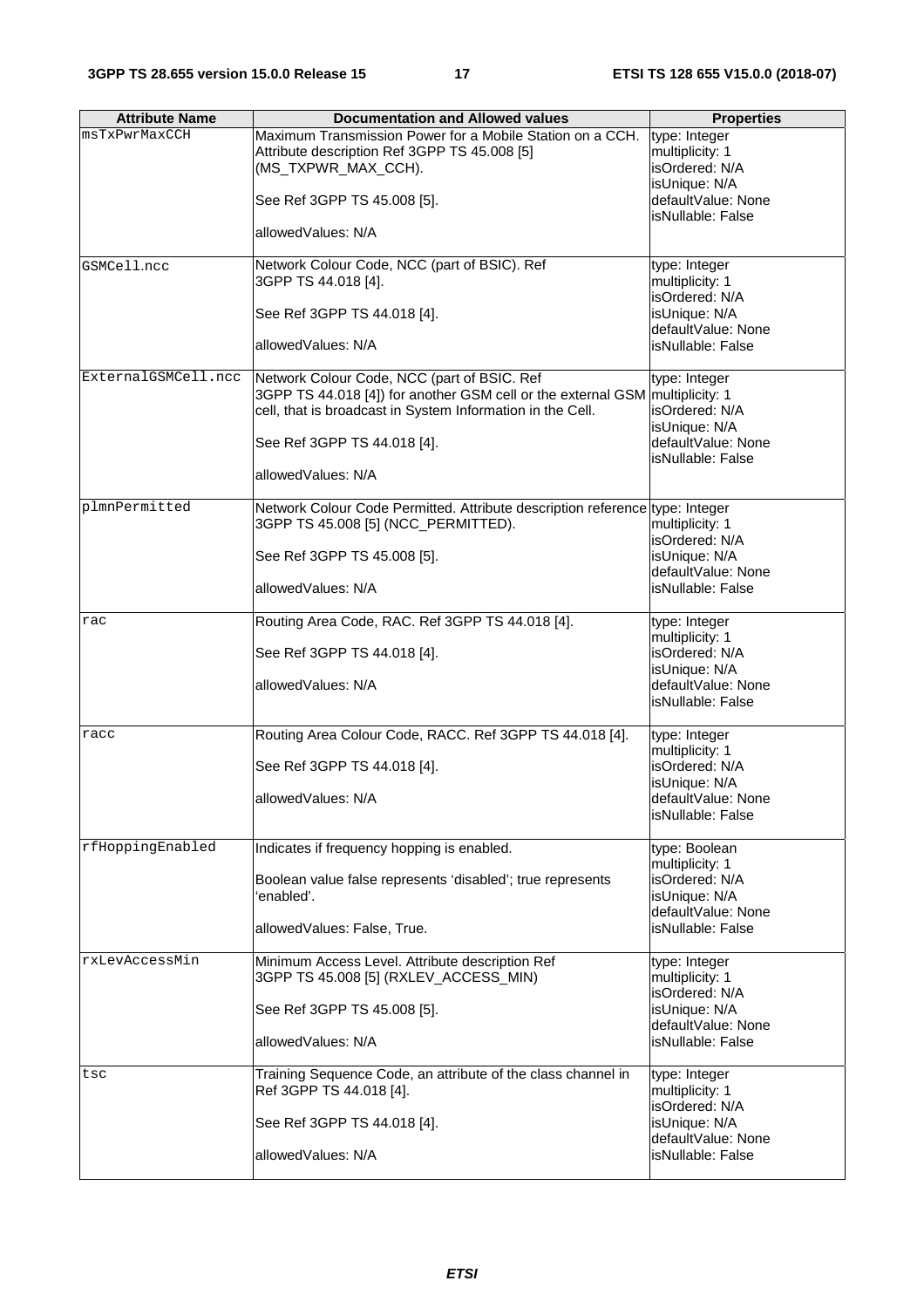| <b>Attribute Name</b>     | <b>Documentation and Allowed values</b>                                                                                | <b>Properties</b>                                        |
|---------------------------|------------------------------------------------------------------------------------------------------------------------|----------------------------------------------------------|
| isHOAllowed               | This indicates if HO is allowed or prohibited.                                                                         | type: Boolean<br>multiplicity: 1                         |
|                           | If true, handover is allowed from source cell to target cell. The                                                      | isOrdered: N/A                                           |
|                           | source cell is identified by the name-containing                                                                       | isUnique: N/A                                            |
|                           | UTRANGenericCell or EUTRANGenericCell of the                                                                           | defaultValue: None                                       |
|                           | GSMRelation that has the isHOAllowed. The target cell is<br>referenced by the GSMRelation that has this is HOAI lowed. | isNullable: False                                        |
|                           | If false, handover shall not be allowed.                                                                               |                                                          |
|                           | allowed Values: False, True.                                                                                           |                                                          |
| isRemoveAllowed           | This indicates if the subject GSMRelation can be removed<br>(deleted) or not.                                          | type: Boolean<br>multiplicity: 1<br>isOrdered: N/A       |
|                           | If true, the subject GSMRelation instance can be removed<br>(deleted).                                                 | isUnique: N/A<br>defaultValue: None<br>isNullable: False |
|                           | If false, the subject GSMRelation instance shall not be<br>removed (deleted) by any entity but an IRPManager.          |                                                          |
|                           | allowedValues: False, True.                                                                                            |                                                          |
| Attribute related to role |                                                                                                                        |                                                          |
| adjacentCell              | This holds the DN of GSMCell or External GSMCell.                                                                      | type: DN<br>multiplicity: 1                              |
|                           | allowedValues: N/A                                                                                                     | isOrdered: N/A                                           |
|                           |                                                                                                                        | isUnique: N/A                                            |
|                           |                                                                                                                        | defaultValue: None<br>isNullable: False                  |
|                           |                                                                                                                        |                                                          |

#### 4.4.2 Constraints

None.

### 4.5 Common notifications

#### 4.5.1 Alarm notifications

This clause presents a list of notifications, defined in 3GPP TS 32.111-2 [11], that IRPManager can receive. The notification header attribute objectClass/objectInstance, defined in 3GPP TS 32.302 [15], would capture the DN of an instance of an IOC defined in this IRP specification.

| <b>Name</b>                    | Qualifier                             | <b>Notes</b> |
|--------------------------------|---------------------------------------|--------------|
| notifyAckStateChanged          | See Alarm IRP (3GPP TS 32.111-2 [11]) |              |
| notifyChangedAlarm             | See Alarm IRP (3GPP TS 32.111-2 [11]) |              |
| notifyClearedAlarm             | See Alarm IRP (3GPP TS 32.111-2 [11]) |              |
| notifyNewAlarm                 | See Alarm IRP (3GPP TS 32.111-2 [11]) |              |
| notifyComments                 | See Alarm IRP (3GPP TS 32.111-2 [11]) |              |
| notifyAlarmListRebuilt         | See Alarm IRP (3GPP TS 32.111-2 [11]) |              |
| notifyPotentialFaultyAlarmList | See Alarm IRP (3GPP TS 32.111-2 [11]) |              |

### 4.5.2 Configuration notifications

This clause presents a list of notifications, defined in 3GPP TS 32.662 [17], that IRPManager can receive. The notification header attribute objectClass/objectInstance, defined in 3GPP TS 32.302 [15], would capture the DN of an instance of an IOC defined in this IRP specification.

| <b>Name</b>                | Qualifier | <b>Notes</b> |
|----------------------------|-----------|--------------|
| notifyAttributeValueChange |           |              |
| notifyObjectCreation       |           |              |
| notifyObjectDeletion       |           |              |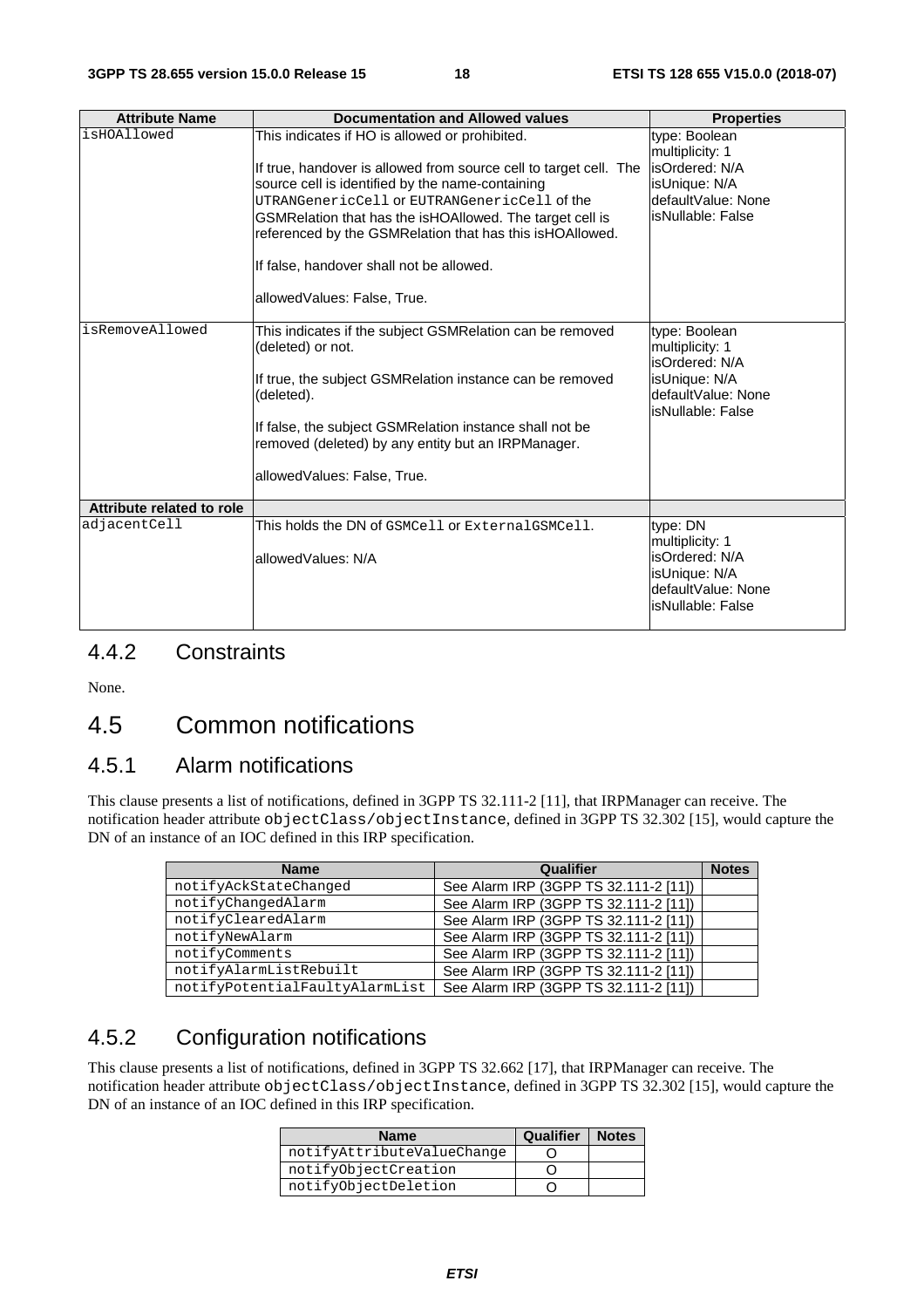*ETSI*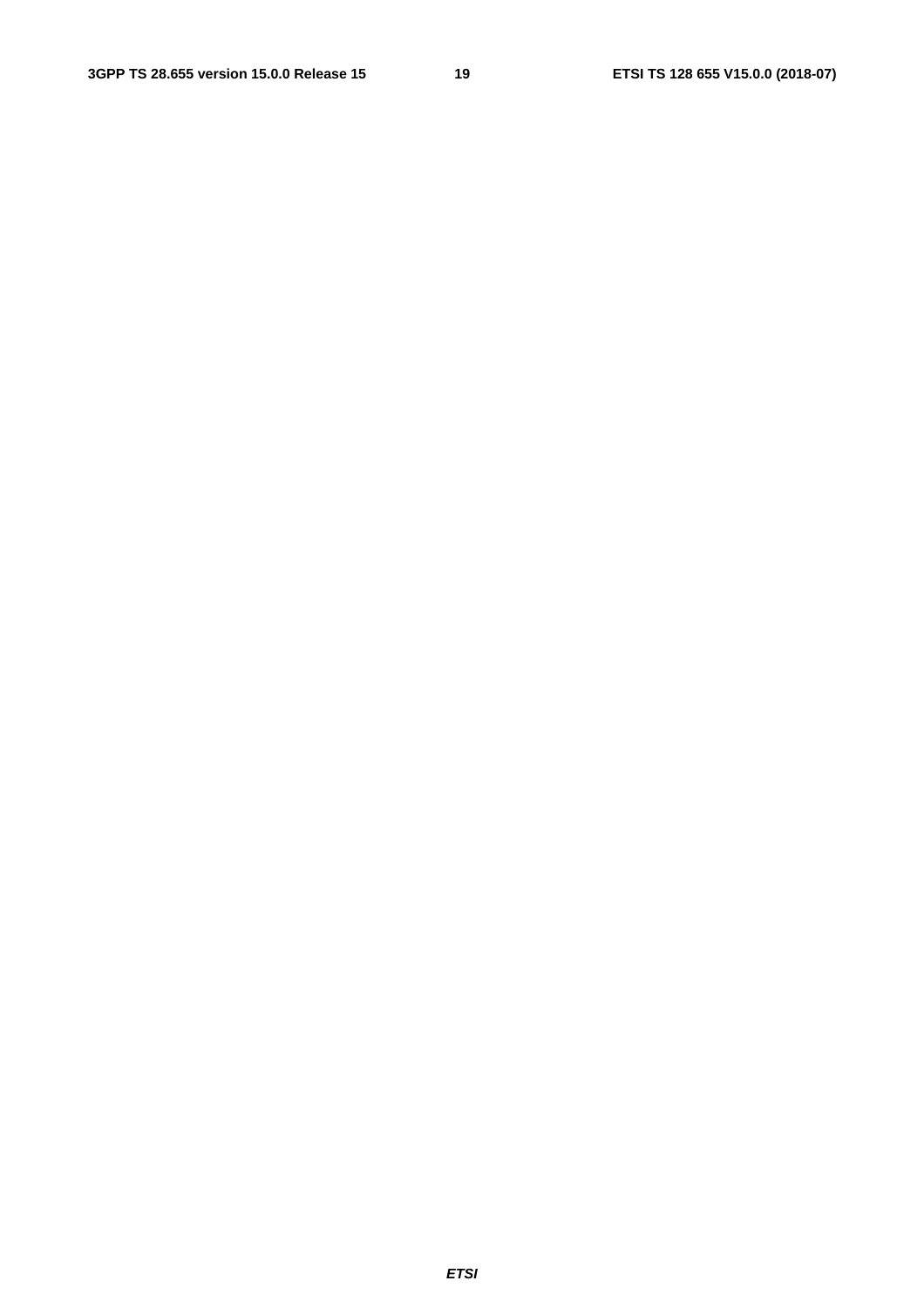### Annex A (informative): Change history

|         | <b>Change history</b> |                   |                                                    |  |                                                      |                 |            |  |
|---------|-----------------------|-------------------|----------------------------------------------------|--|------------------------------------------------------|-----------------|------------|--|
| Date    | TSG #                 | <b>TSG Doc.</b> I | <b>CR</b><br><b>IRev</b><br><b>Subiect/Comment</b> |  |                                                      | Old             | <b>New</b> |  |
| 2014-06 | SA#64                 | SP-140332 001     |                                                    |  | Correct hopping sequence list data type              | 11.0.0 111.1.0  |            |  |
|         |                       | SP-140359 002     |                                                    |  | remove the feature support statements                |                 |            |  |
| 2014-09 | SA#65                 | SP-140558 I004    |                                                    |  | Correction of operationalState attribute definitions | $11.1.0$ 11.2.0 |            |  |
| 2014-09 |                       |                   |                                                    |  | Automatic upgrade (MCC)                              | 11.2.0 12.0.0   |            |  |
| 2016-01 | <b>SA#70</b>          |                   |                                                    |  | Upgrade to Rel-13 (MCC)                              | 12.0.0 13.0.0   |            |  |

| <b>Change history</b> |                          |             |           |                |   |                                                                              |                       |
|-----------------------|--------------------------|-------------|-----------|----------------|---|------------------------------------------------------------------------------|-----------------------|
| <b>Date</b>           | Meetina                  | <b>TDoc</b> | <b>CR</b> | <b>Rev Cat</b> |   | Subject/Comment                                                              | <b>New</b><br>version |
| 2016-06               | SA#72                    | SP-160408   | 0008      |                | A | The attributes "longitude" and "latitude" are lacking detailed<br>definition | 13.1.0                |
| 2017-03               | SA#75                    |             |           |                |   | Promotion to Release 14 without technical change                             | 14.0.0                |
| 2018-06               | $\overline{\phantom{a}}$ |             |           |                |   | Update to Rel-15 version (MCC)                                               | 15.0.0                |